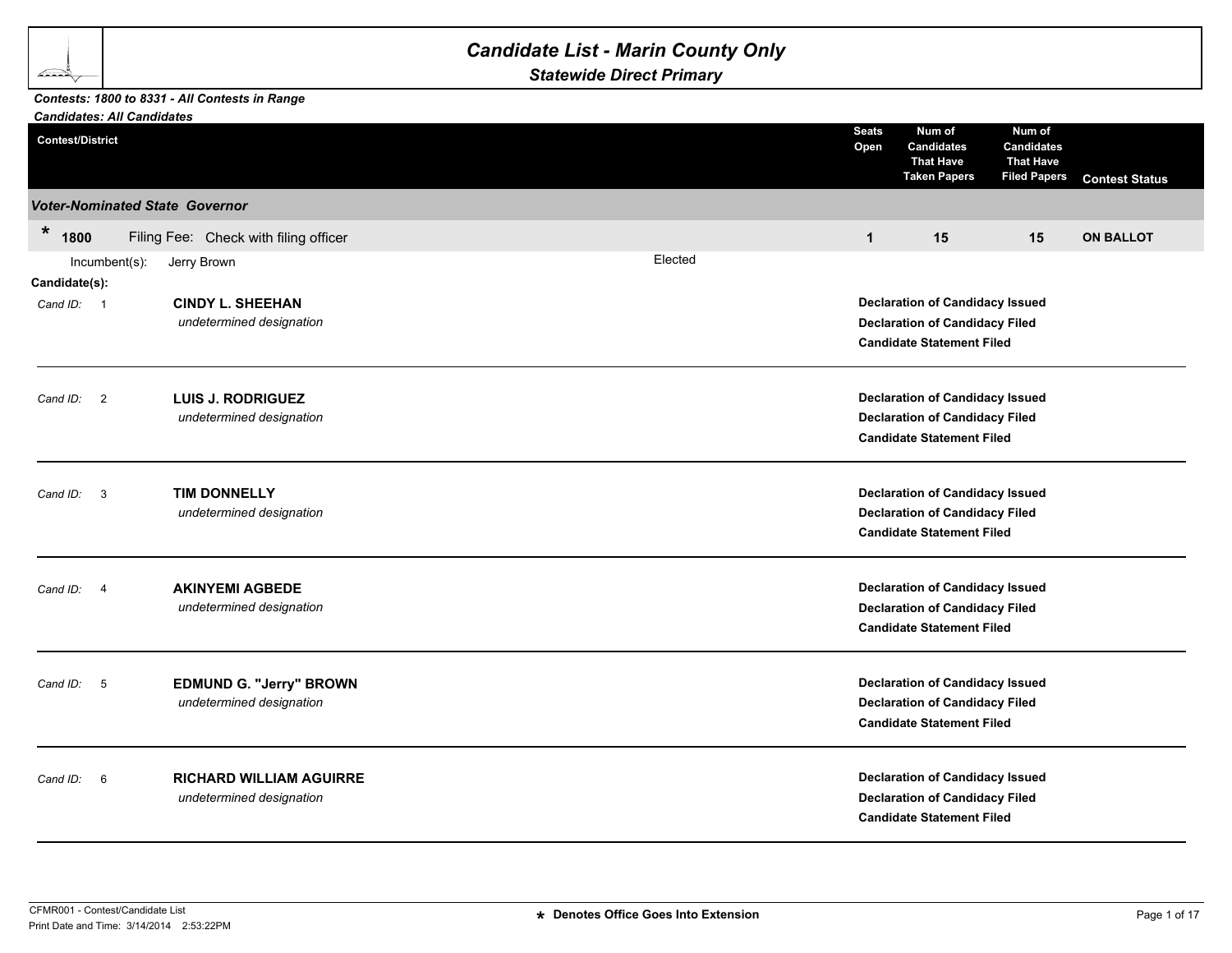| <b>Contest/District</b> |                                                         | <b>Seats</b><br>Open                                                                                                | Num of<br><b>Candidates</b><br><b>That Have</b><br><b>Taken Papers</b>                                              | Num of<br><b>Candidates</b><br><b>That Have</b><br><b>Filed Papers</b> | <b>Contest Status</b> |  |
|-------------------------|---------------------------------------------------------|---------------------------------------------------------------------------------------------------------------------|---------------------------------------------------------------------------------------------------------------------|------------------------------------------------------------------------|-----------------------|--|
|                         | <b>Voter-Nominated State Governor</b>                   |                                                                                                                     |                                                                                                                     |                                                                        |                       |  |
| 1800                    | Filing Fee: Check with filing officer                   | $\mathbf{1}$                                                                                                        | 15                                                                                                                  | 15                                                                     | <b>ON BALLOT</b>      |  |
| Cand ID: 7              | <b>ANDREW BLOUNT</b><br>undetermined designation        | <b>Declaration of Candidacy Issued</b><br><b>Declaration of Candidacy Filed</b><br><b>Candidate Statement Filed</b> |                                                                                                                     |                                                                        |                       |  |
| Cand ID:<br>8           | <b>GLENN CHAMP</b><br>undetermined designation          | <b>Declaration of Candidacy Issued</b><br><b>Declaration of Candidacy Filed</b><br><b>Candidate Statement Filed</b> |                                                                                                                     |                                                                        |                       |  |
| Cand ID: 9              | <b>NEEL KASHKARI</b><br>undetermined designation        | <b>Declaration of Candidacy Issued</b><br><b>Declaration of Candidacy Filed</b><br><b>Candidate Statement Filed</b> |                                                                                                                     |                                                                        |                       |  |
| Cand ID: 10             | <b>ALMA MARIE WINSTON</b><br>undetermined designation   |                                                                                                                     | <b>Declaration of Candidacy Issued</b><br><b>Declaration of Candidacy Filed</b><br><b>Candidate Statement Filed</b> |                                                                        |                       |  |
| Cand $ID: 11$           | " BO" BOGDAN AMBROZEWICZ<br>undetermined designation    |                                                                                                                     | <b>Declaration of Candidacy Issued</b><br><b>Declaration of Candidacy Filed</b><br><b>Candidate Statement Filed</b> |                                                                        |                       |  |
| Cand ID: 12             | <b>JANEL HYESHIA BUYCKS</b><br>undetermined designation |                                                                                                                     | <b>Declaration of Candidacy Issued</b><br><b>Declaration of Candidacy Filed</b><br><b>Candidate Statement Filed</b> |                                                                        |                       |  |
| Cand ID: 13             | <b>JOE LEICHT</b><br>undetermined designation           | <b>Declaration of Candidacy Issued</b><br><b>Declaration of Candidacy Filed</b><br><b>Candidate Statement Filed</b> |                                                                                                                     |                                                                        |                       |  |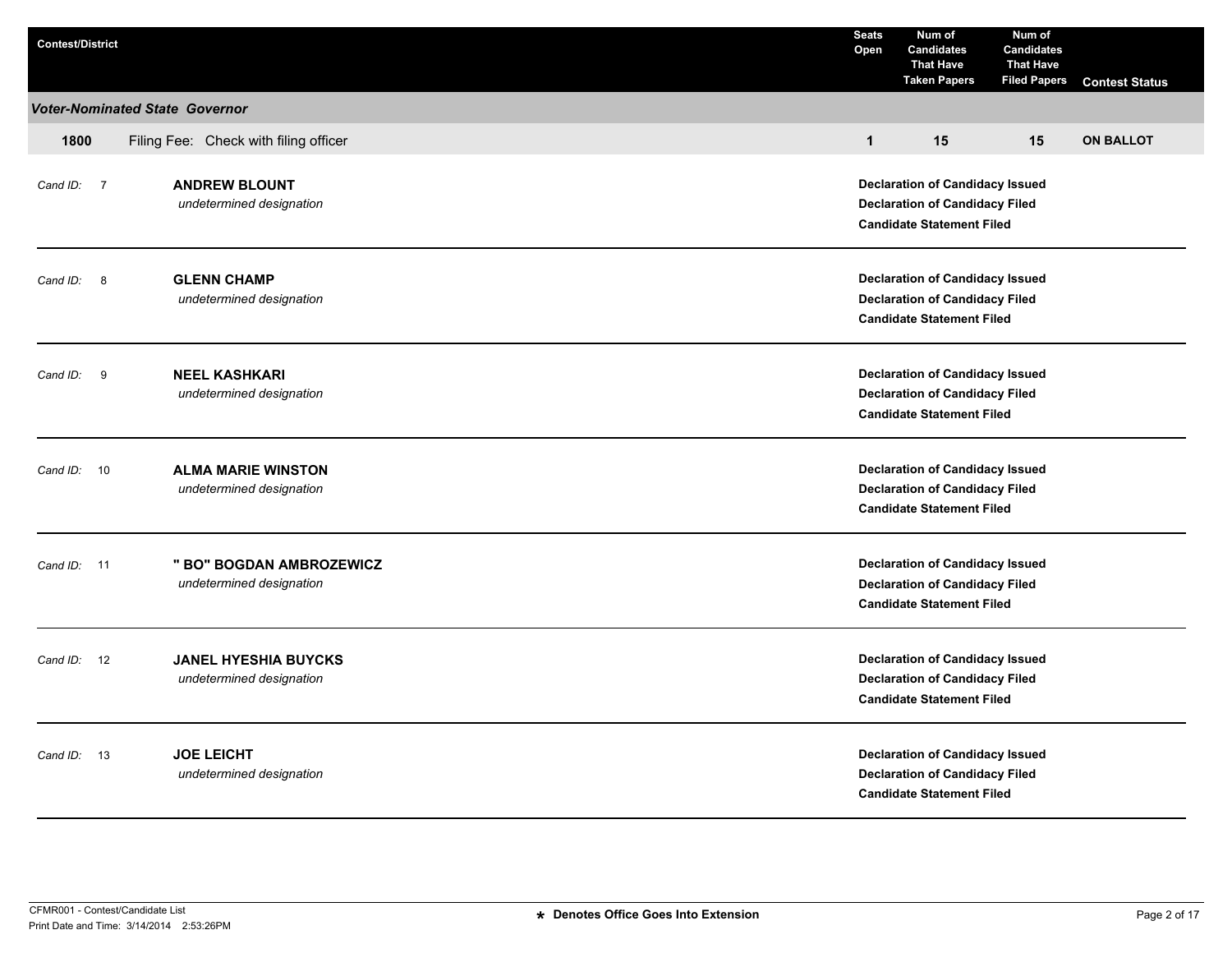| <b>Contest/District</b>                                                                                              |         | <b>Seats</b><br>Open                                                                                                | Num of<br><b>Candidates</b><br><b>That Have</b><br><b>Taken Papers</b>                                              | Num of<br><b>Candidates</b><br><b>That Have</b><br><b>Filed Papers</b> | <b>Contest Status</b>  |  |
|----------------------------------------------------------------------------------------------------------------------|---------|---------------------------------------------------------------------------------------------------------------------|---------------------------------------------------------------------------------------------------------------------|------------------------------------------------------------------------|------------------------|--|
| <b>Voter-Nominated State Governor</b>                                                                                |         |                                                                                                                     |                                                                                                                     |                                                                        |                        |  |
| 1800<br>Filing Fee: Check with filing officer                                                                        |         | $\mathbf{1}$                                                                                                        | 15                                                                                                                  | 15                                                                     | <b>ON BALLOT</b>       |  |
| <b>ROBERT NEWMAN</b><br>Cand ID: 14<br>undetermined designation                                                      |         | <b>Declaration of Candidacy Issued</b><br><b>Declaration of Candidacy Filed</b><br><b>Candidate Statement Filed</b> |                                                                                                                     |                                                                        |                        |  |
| <b>RAKESH KUMAR CHRISTIAN</b><br>15<br>Cand ID:<br>undetermined designation                                          |         | <b>Declaration of Candidacy Issued</b><br><b>Declaration of Candidacy Filed</b><br><b>Candidate Statement Filed</b> |                                                                                                                     |                                                                        |                        |  |
| <b>Voter-Nominated State Lieutenant Governor</b>                                                                     |         |                                                                                                                     |                                                                                                                     |                                                                        |                        |  |
| Filing Fee: Check with filing officer<br>1810                                                                        |         | $\mathbf{1}$                                                                                                        | 8                                                                                                                   | 8                                                                      | <b>ON BALLOT</b>       |  |
| $Incumbent(s)$ :<br>Gavin Newsom<br>Candidate(s):<br><b>GAVIN NEWSOM</b><br>Cand ID: 1<br><b>Lieutenant Governor</b> | Elected |                                                                                                                     | <b>Declaration of Candidacy Issued</b><br><b>Declaration of Candidacy Filed</b><br><b>Candidate Statement Filed</b> |                                                                        | 2/27/2014<br>3/06/2014 |  |
| <b>ERIC KOREVAAR</b><br>Cand ID:<br>$\overline{\mathbf{2}}$<br>undetermined designation                              |         |                                                                                                                     | <b>Declaration of Candidacy Issued</b><br><b>Declaration of Candidacy Filed</b><br><b>Candidate Statement Filed</b> |                                                                        |                        |  |
| <b>DAVID FENNELL</b><br>Cand ID:<br>$\overline{\mathbf{3}}$<br>undetermined designation                              |         |                                                                                                                     | <b>Declaration of Candidacy Issued</b><br><b>Declaration of Candidacy Filed</b><br><b>Candidate Statement Filed</b> |                                                                        |                        |  |
| <b>RON NEHRING</b><br>Cand ID:<br>- 4<br>undetermined designation                                                    |         |                                                                                                                     | <b>Declaration of Candidacy Issued</b><br><b>Declaration of Candidacy Filed</b><br><b>Candidate Statement Filed</b> |                                                                        |                        |  |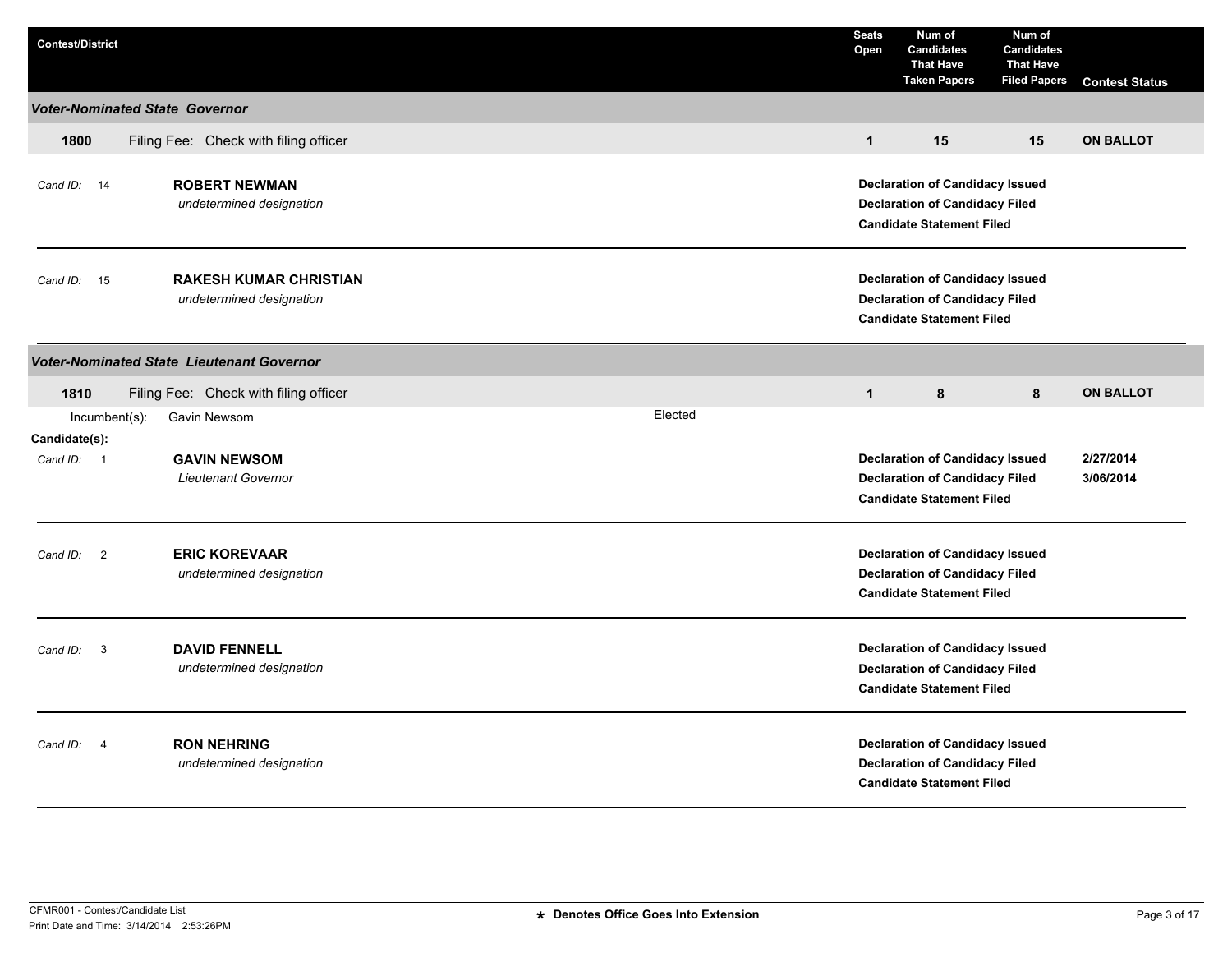| <b>Contest/District</b>                                 |                                                      |                                                                                                                     | <b>Seats</b><br>Open                                                                                                                          | Num of<br><b>Candidates</b><br><b>That Have</b><br><b>Taken Papers</b>                                              | Num of<br><b>Candidates</b><br><b>That Have</b><br><b>Filed Papers</b> | <b>Contest Status</b> |  |
|---------------------------------------------------------|------------------------------------------------------|---------------------------------------------------------------------------------------------------------------------|-----------------------------------------------------------------------------------------------------------------------------------------------|---------------------------------------------------------------------------------------------------------------------|------------------------------------------------------------------------|-----------------------|--|
|                                                         | <b>Voter-Nominated State Lieutenant Governor</b>     |                                                                                                                     |                                                                                                                                               |                                                                                                                     |                                                                        |                       |  |
| 1810                                                    | Filing Fee: Check with filing officer                |                                                                                                                     | $\mathbf{1}$                                                                                                                                  | 8                                                                                                                   | 8                                                                      | <b>ON BALLOT</b>      |  |
| Cand ID: 5                                              | <b>GEORGE YANG</b><br>undetermined designation       |                                                                                                                     | <b>Declaration of Candidacy Issued</b><br><b>Declaration of Candidacy Filed</b><br><b>Candidate Statement Filed</b>                           |                                                                                                                     |                                                                        |                       |  |
| 6<br>Cand ID:                                           | <b>JENA F. GOODMAN</b><br>undetermined designation   |                                                                                                                     | <b>Declaration of Candidacy Issued</b><br><b>Declaration of Candidacy Filed</b><br><b>Candidate Statement Filed</b>                           |                                                                                                                     |                                                                        |                       |  |
| Cand ID:<br>$\overline{7}$                              | <b>AMOS JOHNSON</b><br>undetermined designation      |                                                                                                                     | <b>Declaration of Candidacy Issued</b><br><b>Declaration of Candidacy Filed</b><br><b>Candidate Statement Filed</b>                           |                                                                                                                     |                                                                        |                       |  |
| - 8<br>Cand ID:                                         | <b>ALAN REYNOLDS</b><br>undetermined designation     |                                                                                                                     |                                                                                                                                               | <b>Declaration of Candidacy Issued</b><br><b>Declaration of Candidacy Filed</b><br><b>Candidate Statement Filed</b> |                                                                        |                       |  |
|                                                         | Voter-Nominated State Secretary Of State             |                                                                                                                     |                                                                                                                                               |                                                                                                                     |                                                                        |                       |  |
| *<br>1820<br>$Incumbent(s)$ :                           | Filing Fee: Check with filing officer<br>Debra Bowen | Elected                                                                                                             | $\mathbf{1}$                                                                                                                                  | 8                                                                                                                   | 8                                                                      | <b>ON BALLOT</b>      |  |
| Candidate(s):<br>Cand ID:<br>$\overline{\phantom{0}}$ 1 | <b>DAVID CURTIS</b><br>Dad/Designer                  |                                                                                                                     | <b>Declaration of Candidacy Issued</b><br>2/10/2014<br><b>Declaration of Candidacy Filed</b><br>2/10/2014<br><b>Candidate Statement Filed</b> |                                                                                                                     |                                                                        |                       |  |
| $\overline{2}$<br>Cand ID:                              | <b>DEREK CRESSMAN</b><br>undetermined designation    | <b>Declaration of Candidacy Issued</b><br><b>Declaration of Candidacy Filed</b><br><b>Candidate Statement Filed</b> |                                                                                                                                               |                                                                                                                     |                                                                        |                       |  |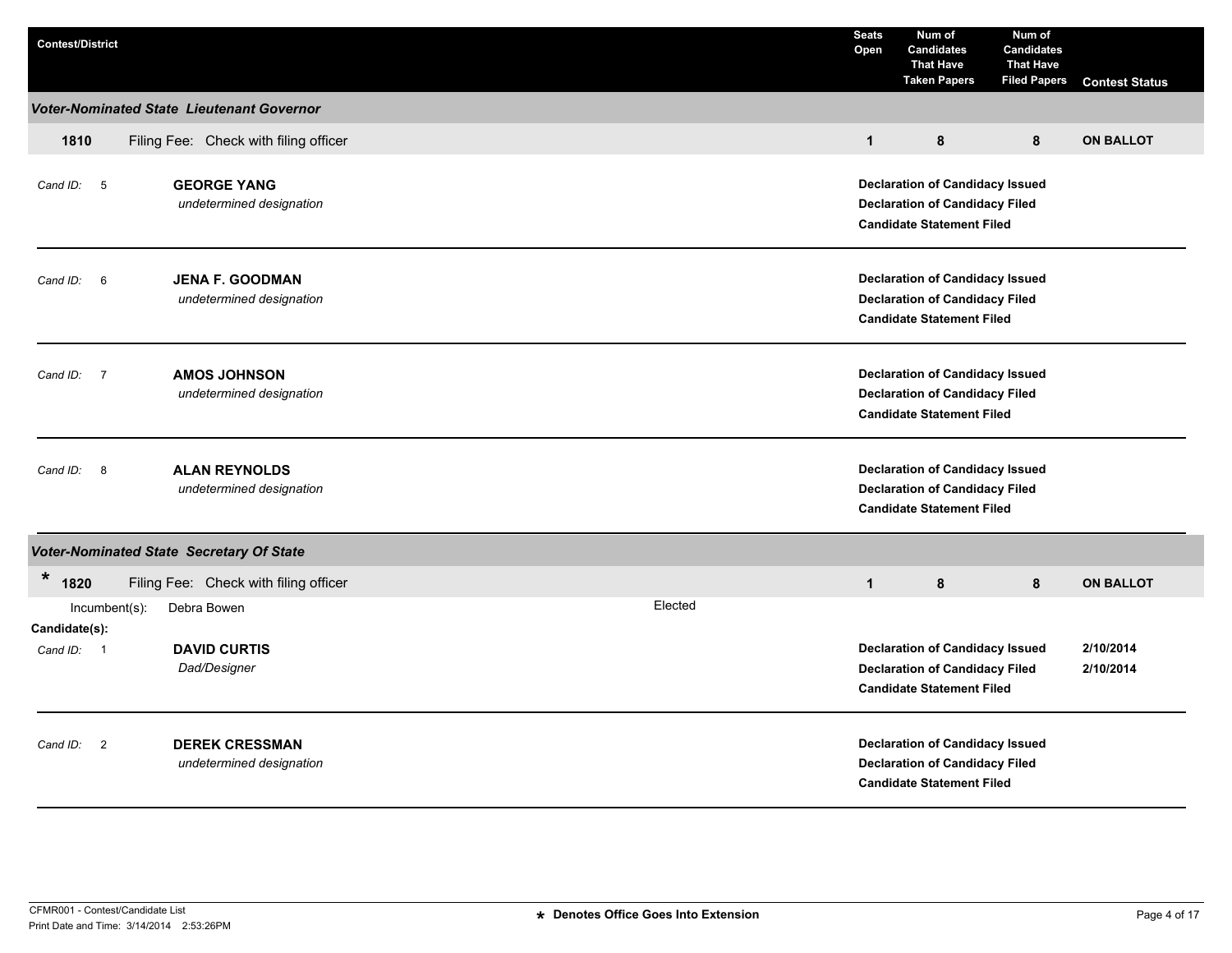| <b>Contest/District</b>     |                                                       |         | <b>Seats</b><br>Open                                                                                                | Num of<br><b>Candidates</b><br><b>That Have</b><br><b>Taken Papers</b> | Num of<br><b>Candidates</b><br><b>That Have</b><br><b>Filed Papers</b> | <b>Contest Status</b> |  |
|-----------------------------|-------------------------------------------------------|---------|---------------------------------------------------------------------------------------------------------------------|------------------------------------------------------------------------|------------------------------------------------------------------------|-----------------------|--|
|                             | Voter-Nominated State Secretary Of State              |         |                                                                                                                     |                                                                        |                                                                        |                       |  |
| 1820                        | Filing Fee: Check with filing officer                 |         | $\mathbf{1}$                                                                                                        | 8                                                                      | 8                                                                      | <b>ON BALLOT</b>      |  |
| Cand ID: 3                  | <b>JEFFREY H. DROBMAN</b><br>undetermined designation |         | <b>Declaration of Candidacy Issued</b><br><b>Declaration of Candidacy Filed</b><br><b>Candidate Statement Filed</b> |                                                                        |                                                                        |                       |  |
| $\overline{4}$<br>Cand ID:  | <b>ALEX PADILLA</b><br>undetermined designation       |         | <b>Declaration of Candidacy Issued</b><br><b>Declaration of Candidacy Filed</b><br><b>Candidate Statement Filed</b> |                                                                        |                                                                        |                       |  |
| Cand ID: 5                  | <b>LELAND YEE</b><br>undetermined designation         |         | <b>Declaration of Candidacy Issued</b><br><b>Declaration of Candidacy Filed</b><br><b>Candidate Statement Filed</b> |                                                                        |                                                                        |                       |  |
| $6\overline{6}$<br>Cand ID: | <b>ROY ALLMOND</b><br>undetermined designation        |         | <b>Declaration of Candidacy Issued</b><br><b>Declaration of Candidacy Filed</b><br><b>Candidate Statement Filed</b> |                                                                        |                                                                        |                       |  |
| Cand ID: 7                  | <b>PETE PETERSON</b><br>undetermined designation      |         | <b>Declaration of Candidacy Issued</b><br><b>Declaration of Candidacy Filed</b><br><b>Candidate Statement Filed</b> |                                                                        |                                                                        |                       |  |
| Cand ID: 8                  | <b>DAN SCHNUR</b><br>undetermined designation         |         | <b>Declaration of Candidacy Issued</b><br><b>Declaration of Candidacy Filed</b><br><b>Candidate Statement Filed</b> |                                                                        |                                                                        |                       |  |
|                             | <b>Voter-Nominated State Controller</b>               |         |                                                                                                                     |                                                                        |                                                                        |                       |  |
| *<br>1830                   | Filing Fee: Check with filing officer                 |         | $\mathbf{1}$                                                                                                        | 6                                                                      | 6                                                                      | <b>ON BALLOT</b>      |  |
|                             | Incumbent(s):<br>John Chiang                          | Elected |                                                                                                                     |                                                                        |                                                                        |                       |  |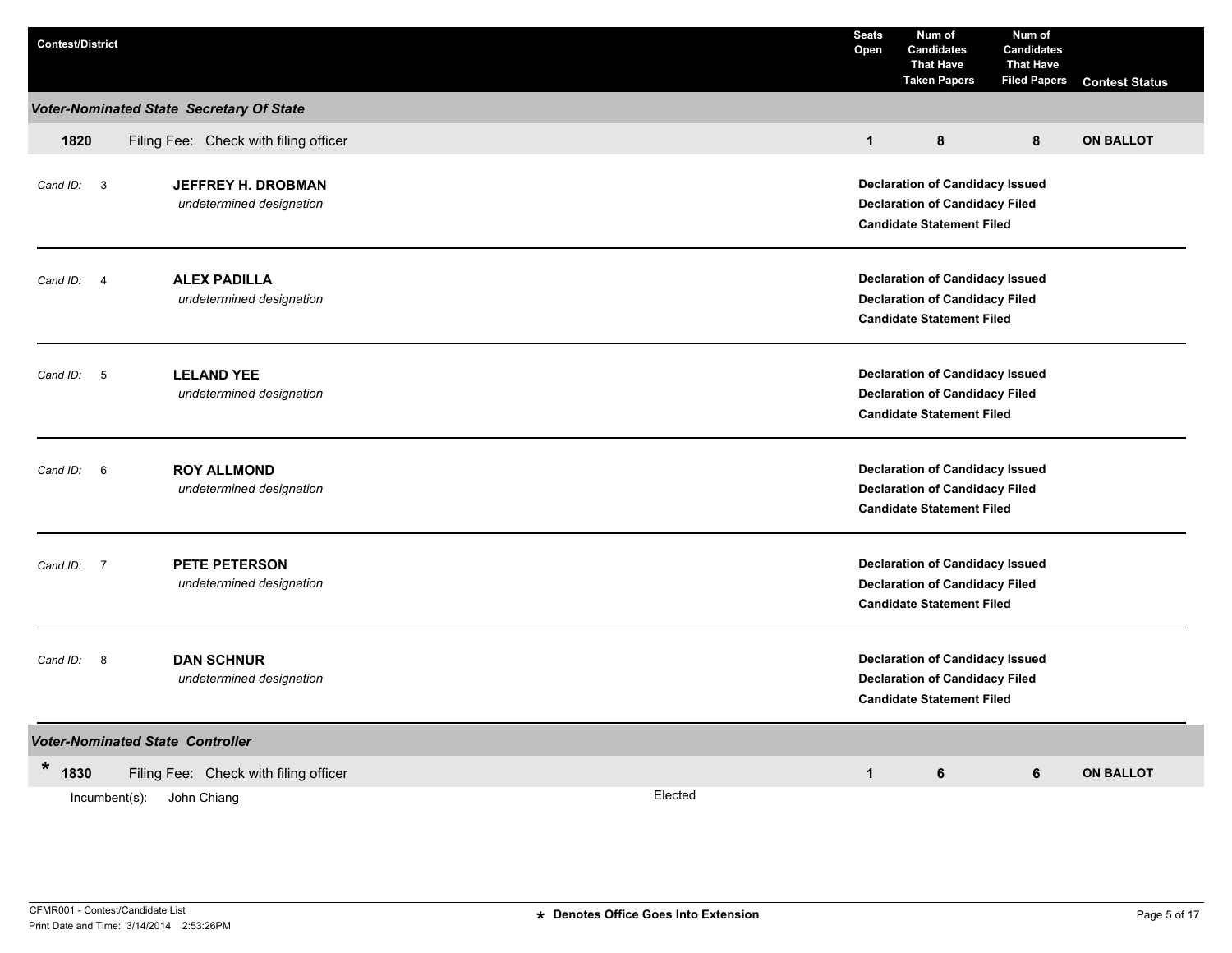| <b>Contest/District</b>             |                                           |         | <b>Seats</b><br>Open                                                                                                                                                                                                                                                                                                                                                                                                                                                                                                                                                                                            | Num of<br><b>Candidates</b><br><b>That Have</b><br><b>Taken Papers</b> | Num of<br><b>Candidates</b><br><b>That Have</b><br><b>Filed Papers</b> | <b>Contest Status</b> |  |  |  |
|-------------------------------------|-------------------------------------------|---------|-----------------------------------------------------------------------------------------------------------------------------------------------------------------------------------------------------------------------------------------------------------------------------------------------------------------------------------------------------------------------------------------------------------------------------------------------------------------------------------------------------------------------------------------------------------------------------------------------------------------|------------------------------------------------------------------------|------------------------------------------------------------------------|-----------------------|--|--|--|
|                                     | <b>Voter-Nominated State Controller</b>   |         |                                                                                                                                                                                                                                                                                                                                                                                                                                                                                                                                                                                                                 |                                                                        |                                                                        |                       |  |  |  |
| 1830                                | Filing Fee: Check with filing officer     |         | $\mathbf{1}$                                                                                                                                                                                                                                                                                                                                                                                                                                                                                                                                                                                                    | 6                                                                      | 6                                                                      | <b>ON BALLOT</b>      |  |  |  |
| Candidate(s):                       |                                           |         |                                                                                                                                                                                                                                                                                                                                                                                                                                                                                                                                                                                                                 |                                                                        |                                                                        |                       |  |  |  |
| Cand ID: 1                          | <b>LAURA WELLS</b>                        |         |                                                                                                                                                                                                                                                                                                                                                                                                                                                                                                                                                                                                                 |                                                                        |                                                                        |                       |  |  |  |
|                                     | undetermined designation                  |         |                                                                                                                                                                                                                                                                                                                                                                                                                                                                                                                                                                                                                 |                                                                        |                                                                        |                       |  |  |  |
|                                     |                                           |         | <b>Declaration of Candidacy Issued</b><br><b>Declaration of Candidacy Filed</b><br><b>Candidate Statement Filed</b><br><b>Declaration of Candidacy Issued</b><br><b>Declaration of Candidacy Filed</b><br><b>Candidate Statement Filed</b><br><b>Declaration of Candidacy Issued</b><br><b>Declaration of Candidacy Filed</b><br><b>Candidate Statement Filed</b><br><b>Declaration of Candidacy Issued</b><br><b>Declaration of Candidacy Filed</b><br><b>Candidate Statement Filed</b><br><b>Declaration of Candidacy Issued</b><br><b>Declaration of Candidacy Filed</b><br><b>Candidate Statement Filed</b> |                                                                        |                                                                        |                       |  |  |  |
| $\overline{2}$<br>Cand ID:          | <b>TAMMY D. BLAIR</b>                     |         |                                                                                                                                                                                                                                                                                                                                                                                                                                                                                                                                                                                                                 |                                                                        |                                                                        |                       |  |  |  |
| undetermined designation            |                                           |         |                                                                                                                                                                                                                                                                                                                                                                                                                                                                                                                                                                                                                 |                                                                        |                                                                        |                       |  |  |  |
|                                     |                                           |         |                                                                                                                                                                                                                                                                                                                                                                                                                                                                                                                                                                                                                 |                                                                        |                                                                        |                       |  |  |  |
|                                     |                                           |         |                                                                                                                                                                                                                                                                                                                                                                                                                                                                                                                                                                                                                 |                                                                        |                                                                        |                       |  |  |  |
| Cand ID:<br>$\overline{\mathbf{3}}$ | JOHN A. PEREZ<br>undetermined designation |         |                                                                                                                                                                                                                                                                                                                                                                                                                                                                                                                                                                                                                 |                                                                        |                                                                        |                       |  |  |  |
|                                     |                                           |         |                                                                                                                                                                                                                                                                                                                                                                                                                                                                                                                                                                                                                 |                                                                        |                                                                        |                       |  |  |  |
|                                     |                                           |         |                                                                                                                                                                                                                                                                                                                                                                                                                                                                                                                                                                                                                 |                                                                        |                                                                        |                       |  |  |  |
| Cand ID:<br>$\overline{4}$          | <b>BETTY T. YEE</b>                       |         |                                                                                                                                                                                                                                                                                                                                                                                                                                                                                                                                                                                                                 |                                                                        |                                                                        |                       |  |  |  |
|                                     | undetermined designation                  |         |                                                                                                                                                                                                                                                                                                                                                                                                                                                                                                                                                                                                                 |                                                                        |                                                                        |                       |  |  |  |
|                                     |                                           |         |                                                                                                                                                                                                                                                                                                                                                                                                                                                                                                                                                                                                                 |                                                                        |                                                                        |                       |  |  |  |
| Cand ID:<br>$-5$                    | <b>DAVID EVANS</b>                        |         |                                                                                                                                                                                                                                                                                                                                                                                                                                                                                                                                                                                                                 |                                                                        |                                                                        |                       |  |  |  |
|                                     | undetermined designation                  |         | <b>Declaration of Candidacy Issued</b><br><b>Declaration of Candidacy Filed</b><br><b>Candidate Statement Filed</b><br>$\mathbf{1}$<br>$\mathbf{3}$<br>3<br><b>ON BALLOT</b>                                                                                                                                                                                                                                                                                                                                                                                                                                    |                                                                        |                                                                        |                       |  |  |  |
|                                     |                                           |         |                                                                                                                                                                                                                                                                                                                                                                                                                                                                                                                                                                                                                 |                                                                        |                                                                        |                       |  |  |  |
|                                     | <b>ASHLEY SWEARENGIN</b>                  |         |                                                                                                                                                                                                                                                                                                                                                                                                                                                                                                                                                                                                                 |                                                                        |                                                                        |                       |  |  |  |
| Cand ID:<br>6                       | undetermined designation                  |         |                                                                                                                                                                                                                                                                                                                                                                                                                                                                                                                                                                                                                 |                                                                        |                                                                        |                       |  |  |  |
|                                     |                                           |         |                                                                                                                                                                                                                                                                                                                                                                                                                                                                                                                                                                                                                 |                                                                        |                                                                        |                       |  |  |  |
|                                     | <b>Voter-Nominated State Treasurer</b>    |         |                                                                                                                                                                                                                                                                                                                                                                                                                                                                                                                                                                                                                 |                                                                        |                                                                        |                       |  |  |  |
| $\star$<br>1840                     | Filing Fee: Check with filing officer     |         |                                                                                                                                                                                                                                                                                                                                                                                                                                                                                                                                                                                                                 |                                                                        |                                                                        |                       |  |  |  |
| Incumbent(s):                       | <b>Bill Lockver</b>                       | Elected |                                                                                                                                                                                                                                                                                                                                                                                                                                                                                                                                                                                                                 |                                                                        |                                                                        |                       |  |  |  |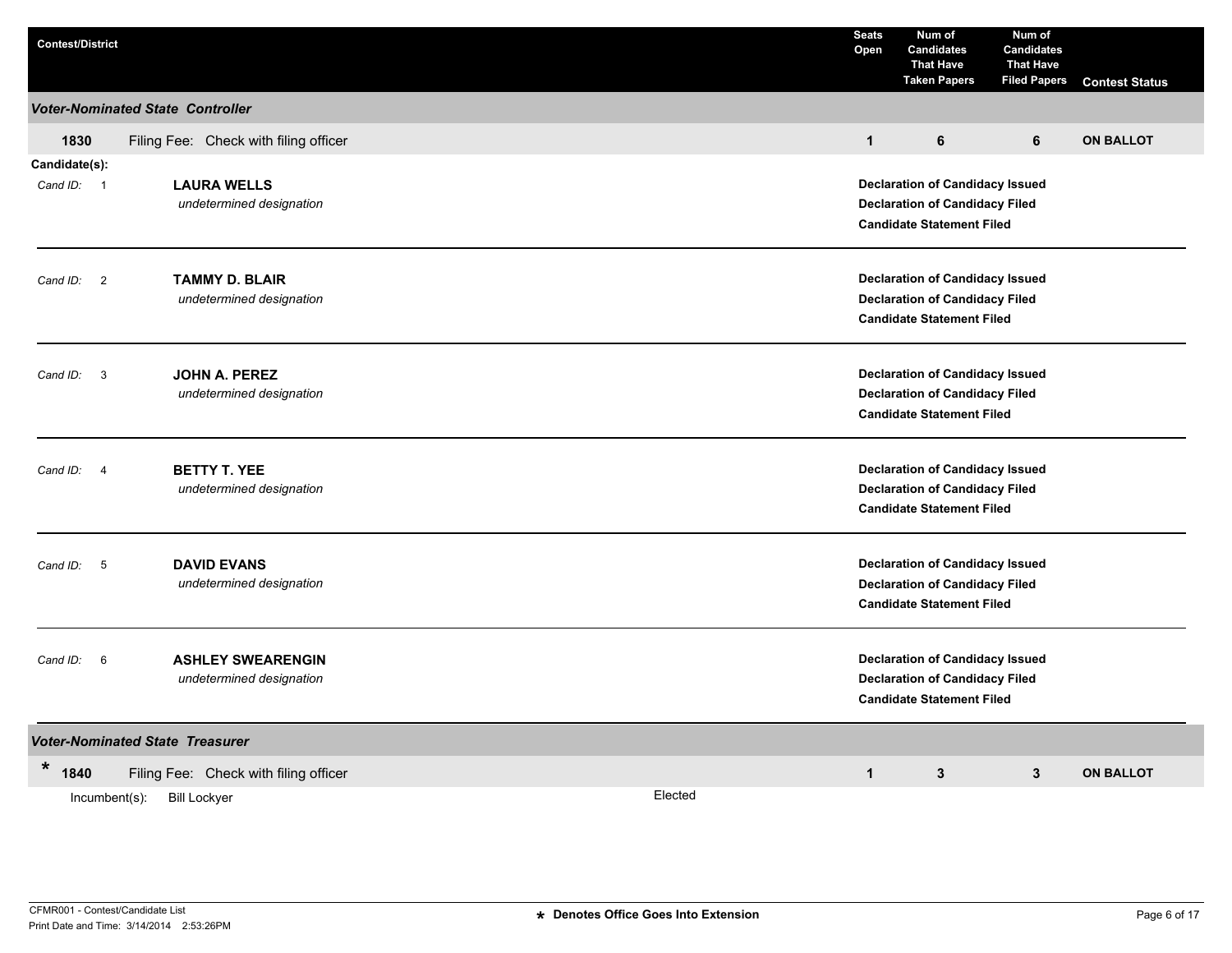| <b>Contest/District</b>                |                                                     |         | <b>Seats</b><br>Open | Num of<br><b>Candidates</b><br><b>That Have</b><br><b>Taken Papers</b>                                              | Num of<br><b>Candidates</b><br><b>That Have</b><br><b>Filed Papers</b> | <b>Contest Status</b> |  |
|----------------------------------------|-----------------------------------------------------|---------|----------------------|---------------------------------------------------------------------------------------------------------------------|------------------------------------------------------------------------|-----------------------|--|
| <b>Voter-Nominated State Treasurer</b> |                                                     |         |                      |                                                                                                                     |                                                                        |                       |  |
| 1840                                   | Filing Fee: Check with filing officer               |         | $\mathbf{1}$         | $\mathbf{3}$                                                                                                        | $\mathbf{3}$                                                           | <b>ON BALLOT</b>      |  |
| Candidate(s):<br>Cand ID: 1            | <b>ELLEN H. BROWN</b><br>undetermined designation   |         |                      | <b>Declaration of Candidacy Issued</b><br><b>Declaration of Candidacy Filed</b><br><b>Candidate Statement Filed</b> |                                                                        |                       |  |
| Cand ID: 2                             | <b>JOHN CHIANG</b><br>undetermined designation      |         |                      | <b>Declaration of Candidacy Issued</b><br><b>Declaration of Candidacy Filed</b><br><b>Candidate Statement Filed</b> |                                                                        |                       |  |
| Cand ID: 3                             | <b>GREG CONLON</b><br>undetermined designation      |         |                      | <b>Declaration of Candidacy Issued</b><br><b>Declaration of Candidacy Filed</b><br><b>Candidate Statement Filed</b> |                                                                        |                       |  |
|                                        | <b>Voter-Nominated State Attorney General</b>       |         |                      |                                                                                                                     |                                                                        |                       |  |
| $\star$<br>1850                        | Filing Fee: Check with filing officer               |         | $\mathbf{1}$         | $\overline{7}$                                                                                                      | $\overline{7}$                                                         | <b>ON BALLOT</b>      |  |
| Incumbent(s):<br>Candidate(s):         | Kamala D Harris                                     | Elected |                      |                                                                                                                     |                                                                        |                       |  |
| Cand ID: 1                             | <b>KAMALA D. HARRIS</b><br>undetermined designation |         |                      | <b>Declaration of Candidacy Issued</b><br><b>Declaration of Candidacy Filed</b><br><b>Candidate Statement Filed</b> |                                                                        |                       |  |
| Cand ID: 2                             | <b>RONALD GOLD</b><br>undetermined designation      |         |                      | <b>Declaration of Candidacy Issued</b><br><b>Declaration of Candidacy Filed</b><br><b>Candidate Statement Filed</b> |                                                                        |                       |  |
| Cand ID: 3                             | <b>JOHN HAGGERTY</b><br>undetermined designation    |         |                      | <b>Declaration of Candidacy Issued</b><br><b>Declaration of Candidacy Filed</b><br><b>Candidate Statement Filed</b> |                                                                        |                       |  |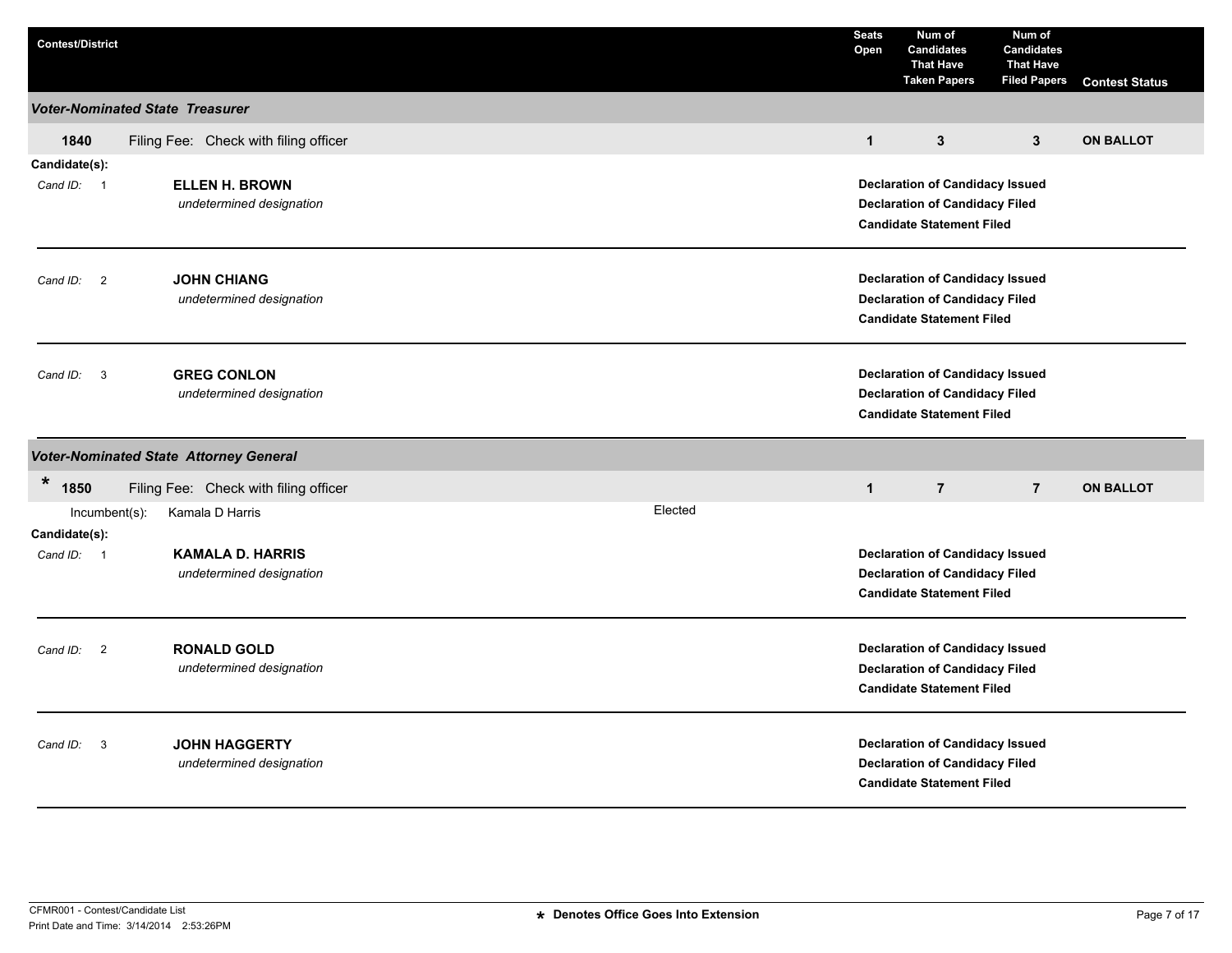| <b>Contest/District</b>             |                                                                                                                                                                      |  |         | <b>Seats</b><br>Open                                                                                                | Num of<br><b>Candidates</b><br><b>That Have</b><br><b>Taken Papers</b>                                              | Num of<br><b>Candidates</b><br><b>That Have</b><br><b>Filed Papers</b> | <b>Contest Status</b> |
|-------------------------------------|----------------------------------------------------------------------------------------------------------------------------------------------------------------------|--|---------|---------------------------------------------------------------------------------------------------------------------|---------------------------------------------------------------------------------------------------------------------|------------------------------------------------------------------------|-----------------------|
|                                     | <b>Voter-Nominated State Attorney General</b>                                                                                                                        |  |         |                                                                                                                     |                                                                                                                     |                                                                        |                       |
| 1850                                | Filing Fee: Check with filing officer                                                                                                                                |  |         | $\mathbf{1}$                                                                                                        | $\overline{7}$                                                                                                      | $\overline{7}$                                                         | <b>ON BALLOT</b>      |
| Cand ID: 4                          | <b>DAVID KING</b><br><b>Declaration of Candidacy Issued</b><br>undetermined designation<br><b>Declaration of Candidacy Filed</b><br><b>Candidate Statement Filed</b> |  |         |                                                                                                                     |                                                                                                                     |                                                                        |                       |
| $-5$<br>Cand ID:                    | <b>PHIL WYMAN</b><br>undetermined designation                                                                                                                        |  |         | <b>Declaration of Candidacy Issued</b><br><b>Declaration of Candidacy Filed</b><br><b>Candidate Statement Filed</b> |                                                                                                                     |                                                                        |                       |
| Cand ID:<br>6                       | <b>JONATHAN JAECH</b><br>undetermined designation                                                                                                                    |  |         | <b>Declaration of Candidacy Issued</b><br><b>Declaration of Candidacy Filed</b><br><b>Candidate Statement Filed</b> |                                                                                                                     |                                                                        |                       |
| $\overline{7}$<br>Cand ID:          | <b>ORLY TAITZ</b><br>undetermined designation                                                                                                                        |  |         |                                                                                                                     | <b>Declaration of Candidacy Issued</b><br><b>Declaration of Candidacy Filed</b><br><b>Candidate Statement Filed</b> |                                                                        |                       |
|                                     | Voter-Nominated State Insurance Commissioner                                                                                                                         |  |         |                                                                                                                     |                                                                                                                     |                                                                        |                       |
| 1860<br>$Incumbent(s)$ :            | Filing Fee: Check with filing officer<br>Dave Jones                                                                                                                  |  | Elected | $\mathbf{1}$                                                                                                        | 3                                                                                                                   | 3                                                                      | <b>ON BALLOT</b>      |
| Candidate(s):<br>Cand ID: 1         | <b>DAVE JONES</b><br>undetermined designation                                                                                                                        |  |         | <b>Declaration of Candidacy Issued</b><br><b>Declaration of Candidacy Filed</b><br><b>Candidate Statement Filed</b> |                                                                                                                     |                                                                        |                       |
| $\overline{\mathbf{2}}$<br>Cand ID: | <b>TED GAINES</b><br>undetermined designation                                                                                                                        |  |         | <b>Declaration of Candidacy Issued</b><br><b>Declaration of Candidacy Filed</b><br><b>Candidate Statement Filed</b> |                                                                                                                     |                                                                        |                       |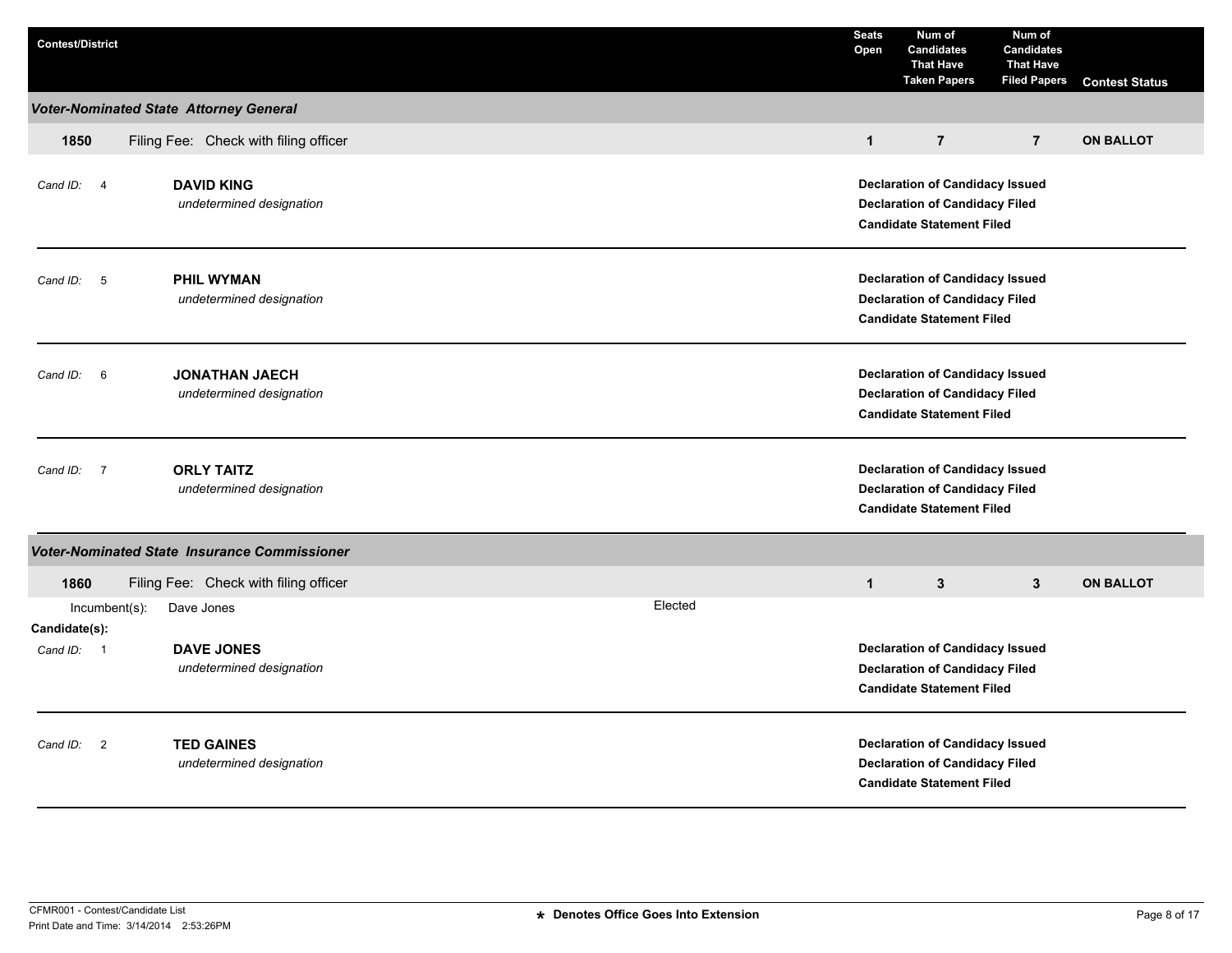| <b>Contest/District</b>                                                                  | <b>Seats</b><br>Open | Num of<br><b>Candidates</b><br><b>That Have</b><br><b>Taken Papers</b>                                              | Num of<br><b>Candidates</b><br><b>That Have</b><br><b>Filed Papers</b> | <b>Contest Status</b>               |  |
|------------------------------------------------------------------------------------------|----------------------|---------------------------------------------------------------------------------------------------------------------|------------------------------------------------------------------------|-------------------------------------|--|
| <b>Voter-Nominated State Insurance Commissioner</b>                                      |                      |                                                                                                                     |                                                                        |                                     |  |
| 1860<br>Filing Fee: Check with filing officer                                            | $\mathbf{1}$         | 3                                                                                                                   | 3                                                                      | <b>ON BALLOT</b>                    |  |
| <b>NATHALIE HRIZI</b><br>Cand ID: 3<br>undetermined designation                          |                      | <b>Declaration of Candidacy Issued</b><br><b>Declaration of Candidacy Filed</b><br><b>Candidate Statement Filed</b> |                                                                        |                                     |  |
| Voter-Nominated State Member, State Board Of Equalization District 2                     |                      |                                                                                                                     |                                                                        |                                     |  |
| $\star$<br>1870<br>Filing Fee: Check with filing officer                                 | $\mathbf{1}$         | $\overline{2}$                                                                                                      | $\overline{2}$                                                         | <b>ON BALLOT</b>                    |  |
| Elected<br>Betty T Yee<br>$Incumbent(s)$ :                                               |                      |                                                                                                                     |                                                                        |                                     |  |
| Candidate(s):<br><b>FIONA MA</b><br>Cand ID: 1<br>undetermined designation               |                      | <b>Declaration of Candidacy Issued</b><br><b>Declaration of Candidacy Filed</b><br><b>Candidate Statement Filed</b> |                                                                        |                                     |  |
| <b>JAMES E. THEIS</b><br>$\overline{\mathbf{2}}$<br>Cand ID:<br>undetermined designation |                      | <b>Declaration of Candidacy Issued</b><br><b>Declaration of Candidacy Filed</b><br><b>Candidate Statement Filed</b> |                                                                        |                                     |  |
| Voter-Nominated U.S. Representative United States Representative - District 2            |                      |                                                                                                                     |                                                                        |                                     |  |
| 1920<br>Filing Fee: Check with filing officer                                            | $\mathbf{1}$         | $\mathbf{3}$                                                                                                        | $\mathbf{3}$                                                           | <b>ON BALLOT</b>                    |  |
| Elected<br>Jared William Huffman<br>Incumbent(s):<br>Candidate(s):                       |                      |                                                                                                                     |                                                                        |                                     |  |
| <b>JARED HUFFMAN</b><br>Cand ID: 1<br><b>United States Representative</b>                |                      | <b>Declaration of Candidacy Issued</b><br><b>Declaration of Candidacy Filed</b><br><b>Candidate Statement Filed</b> |                                                                        | 2/24/2014<br>3/07/2014<br>3/07/2014 |  |
| <b>ANDY CAFFREY</b><br>Cand ID: 2<br>undetermined designation                            |                      | <b>Declaration of Candidacy Issued</b><br><b>Declaration of Candidacy Filed</b><br><b>Candidate Statement Filed</b> |                                                                        |                                     |  |
| <b>DALE K. MENSING</b><br>Cand ID: 3<br>undetermined designation                         |                      | <b>Declaration of Candidacy Issued</b><br><b>Declaration of Candidacy Filed</b><br><b>Candidate Statement Filed</b> |                                                                        |                                     |  |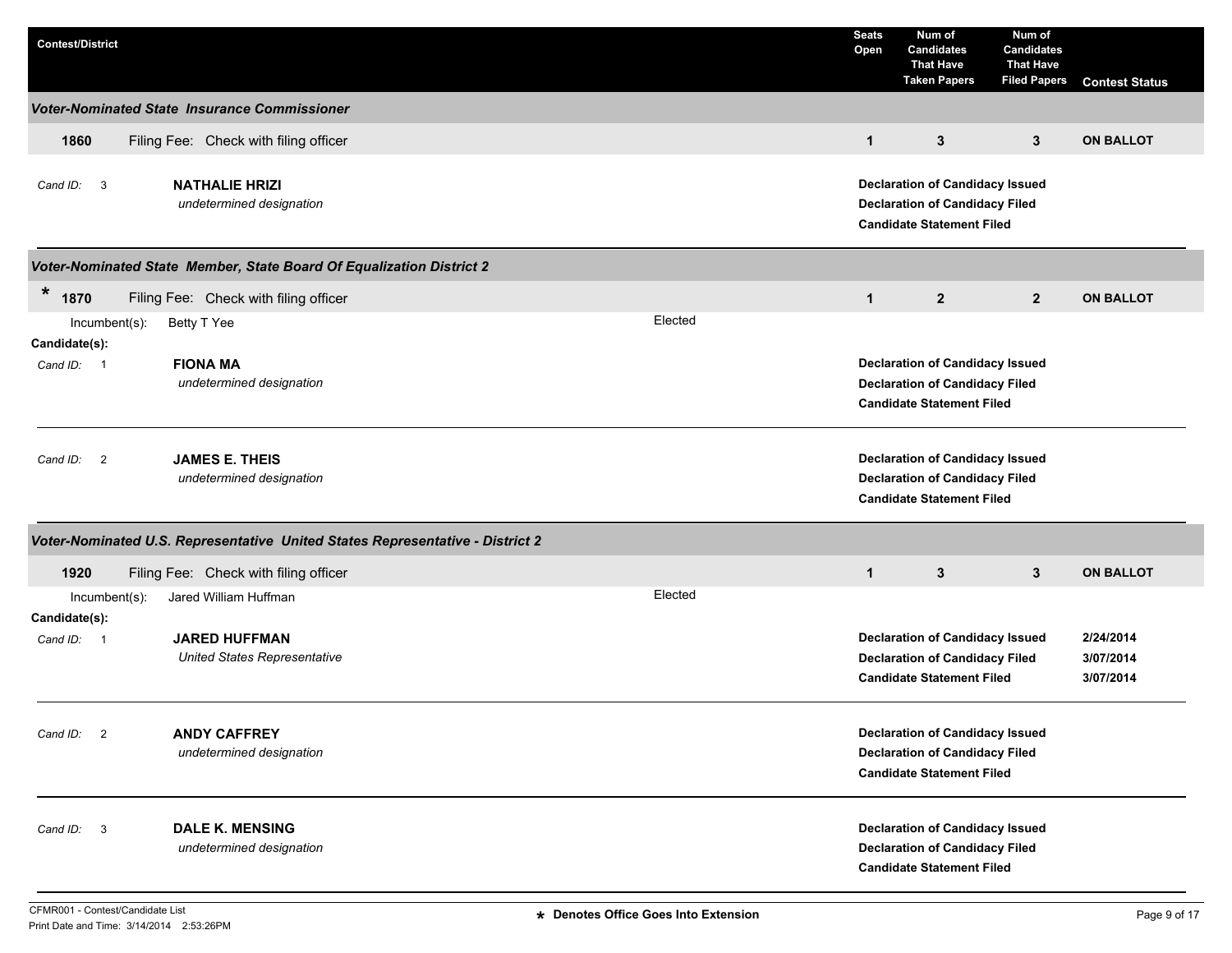| <b>Contest/District</b>           |                                                                                         |         | <b>Seats</b><br>Open                                                                                                | Num of<br><b>Candidates</b><br><b>That Have</b><br><b>Taken Papers</b>                                              | Num of<br><b>Candidates</b><br><b>That Have</b><br><b>Filed Papers</b> | <b>Contest Status</b>               |
|-----------------------------------|-----------------------------------------------------------------------------------------|---------|---------------------------------------------------------------------------------------------------------------------|---------------------------------------------------------------------------------------------------------------------|------------------------------------------------------------------------|-------------------------------------|
|                                   | Voter-Nominated State Senator State Senator - District 2                                |         |                                                                                                                     |                                                                                                                     |                                                                        |                                     |
| $\ast$<br>1940                    | Filing Fee: Check with filing officer                                                   |         | $\mathbf{1}$                                                                                                        | $\overline{\mathbf{4}}$                                                                                             | $\overline{\mathbf{4}}$                                                | <b>ON BALLOT</b>                    |
| $Incumbent(s)$ :<br>Candidate(s): | Noreen Evans                                                                            | Elected |                                                                                                                     |                                                                                                                     |                                                                        |                                     |
| Cand ID: 1                        | <b>MIKE McGUIRE</b><br>undetermined designation                                         |         | <b>Declaration of Candidacy Issued</b><br><b>Declaration of Candidacy Filed</b><br><b>Candidate Statement Filed</b> | 3/07/2014                                                                                                           |                                                                        |                                     |
| $\overline{2}$<br>Cand ID:        | <b>HARRY V. LEHMANN</b><br>Businessperson/Lawyer                                        |         | <b>Declaration of Candidacy Issued</b><br><b>Declaration of Candidacy Filed</b><br><b>Candidate Statement Filed</b> | 2/10/2014<br>3/07/2014<br>3/07/2014                                                                                 |                                                                        |                                     |
| -3<br>Cand ID:                    | <b>LAWRENCE R. WIESNER</b><br>undetermined designation                                  |         |                                                                                                                     | <b>Declaration of Candidacy Issued</b><br><b>Declaration of Candidacy Filed</b><br><b>Candidate Statement Filed</b> |                                                                        | 3/10/2014                           |
| Cand ID:<br>$\overline{4}$        | <b>DEREK KNELL</b><br>Trustee, Novato Unified School District                           |         | <b>Declaration of Candidacy Issued</b><br><b>Declaration of Candidacy Filed</b><br><b>Candidate Statement Filed</b> |                                                                                                                     |                                                                        | 3/04/2014<br>3/12/2014<br>3/12/2014 |
|                                   | Voter-Nominated Member of the State Assembly Member of the State Assembly - District 10 |         |                                                                                                                     |                                                                                                                     |                                                                        |                                     |
| 1960                              | Filing Fee: Check with filing officer                                                   |         | $\mathbf{1}$                                                                                                        | $5\phantom{.0}$                                                                                                     | 5                                                                      | <b>ON BALLOT</b>                    |
| $Incumbent(s)$ :<br>Candidate(s): | Marc Benjamin Levine                                                                    | Elected |                                                                                                                     |                                                                                                                     |                                                                        |                                     |
| Cand ID: 1                        | <b>DIANA M. CONTI</b><br>Nonprofit CEO                                                  |         |                                                                                                                     | <b>Declaration of Candidacy Issued</b><br><b>Declaration of Candidacy Filed</b><br><b>Candidate Statement Filed</b> |                                                                        | 2/18/2014<br>3/05/2014<br>3/05/2014 |
| Cand ID: 2                        | <b>GREGORY ALLEN</b><br>Corporate Recruiter                                             |         |                                                                                                                     | <b>Declaration of Candidacy Issued</b><br><b>Declaration of Candidacy Filed</b><br><b>Candidate Statement Filed</b> |                                                                        | 3/07/2014<br>3/07/2014              |

Print Date and Time: 3/14/2014 2:53:26PM CFMR001 - Contest/Candidate List **Denotes Office Goes Into Extension** Page 10 of 17 **\***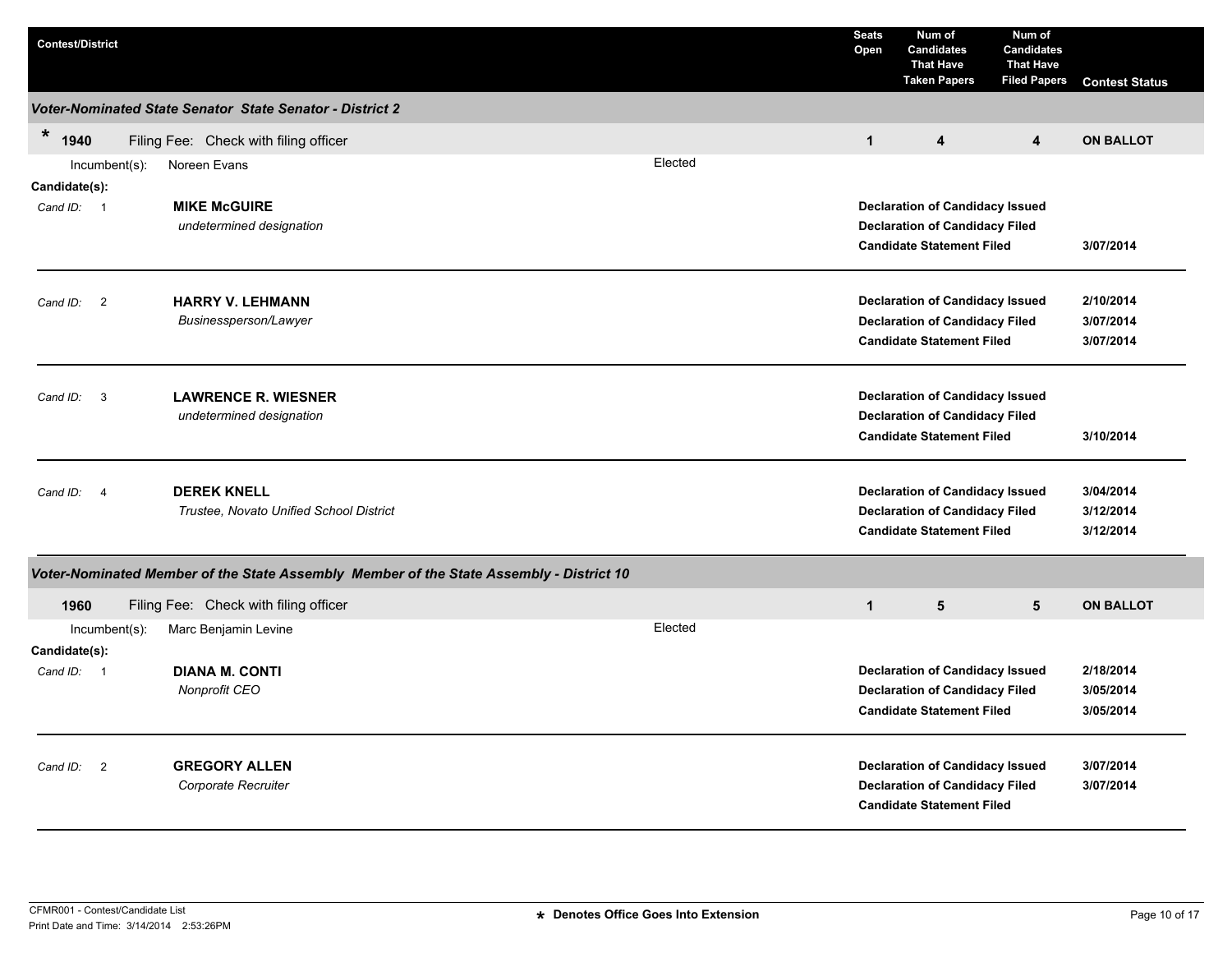| <b>Contest/District</b>                                                                                       | <b>Seats</b><br>Open | Num of<br><b>Candidates</b><br><b>That Have</b><br><b>Taken Papers</b>                                              | Num of<br><b>Candidates</b><br><b>That Have</b><br><b>Filed Papers</b> | <b>Contest Status</b>               |
|---------------------------------------------------------------------------------------------------------------|----------------------|---------------------------------------------------------------------------------------------------------------------|------------------------------------------------------------------------|-------------------------------------|
| Voter-Nominated Member of the State Assembly Member of the State Assembly - District 10                       |                      |                                                                                                                     |                                                                        |                                     |
| 1960<br>Filing Fee: Check with filing officer                                                                 | $\mathbf{1}$         | 5                                                                                                                   | 5                                                                      | <b>ON BALLOT</b>                    |
| <b>MARC LEVINE</b><br>$\overline{\mathbf{3}}$<br>Cand ID:<br>Member, California State Assembly, 10th District |                      | <b>Declaration of Candidacy Issued</b><br><b>Declaration of Candidacy Filed</b><br><b>Candidate Statement Filed</b> |                                                                        | 2/10/2014<br>3/06/2014<br>3/06/2014 |
| <b>ERIN CARLSTROM</b><br>Cand ID: 4<br>undetermined designation                                               |                      | <b>Declaration of Candidacy Issued</b><br><b>Declaration of Candidacy Filed</b><br><b>Candidate Statement Filed</b> |                                                                        |                                     |
| <b>VERONICA "RONI" JACOBI</b><br>$5\overline{)}$<br>Cand ID:<br>undetermined designation                      |                      | <b>Declaration of Candidacy Issued</b><br><b>Declaration of Candidacy Filed</b><br><b>Candidate Statement Filed</b> |                                                                        | 3/07/2014                           |
| Non-Partisan Judical Superior Court Judge - Office 1                                                          |                      |                                                                                                                     |                                                                        |                                     |
| $\ast$<br>2811<br>Filing Fee: Check with filing officer                                                       | $\mathbf{1}$         | $\mathbf{1}$                                                                                                        | $\mathbf{1}$                                                           | <b>NOT ON BALLOT</b>                |
| Elected<br>Verna A Adams<br>$Incumbent(s)$ :<br>Candidate(s):                                                 |                      |                                                                                                                     |                                                                        |                                     |
| <b>VERNA ADAMS</b><br>Cand ID: 1<br>Incumbent                                                                 |                      | <b>Declaration of Candidacy Issued</b><br><b>Declaration of Candidacy Filed</b><br><b>Candidate Statement Filed</b> |                                                                        | 2/10/2014<br>2/18/2014              |
| Non-Partisan Judical Superior Court Judge - Office 2                                                          |                      |                                                                                                                     |                                                                        |                                     |
| 2822<br>Filing Fee: Check with filing officer                                                                 | $\mathbf{1}$         | $\mathbf{1}$                                                                                                        | $\mathbf 1$                                                            | <b>NOT ON BALLOT</b>                |
| Elected<br><b>Terrence R Boren</b><br>$Incumbent(s)$ :<br>Candidate(s):                                       |                      |                                                                                                                     |                                                                        |                                     |
| <b>TERRENCE R. BOREN</b><br>Cand ID: 1<br>Incumbent                                                           |                      | <b>Declaration of Candidacy Issued</b><br><b>Declaration of Candidacy Filed</b><br><b>Candidate Statement Filed</b> |                                                                        | 2/10/2014<br>2/10/2014              |
| Non-Partisan Judical Superior Court Judge - Office 3                                                          |                      |                                                                                                                     |                                                                        |                                     |
| $*$ 2833<br>Filing Fee: Check with filing officer                                                             | $\mathbf{1}$         | $\mathbf{1}$                                                                                                        | $\mathbf 0$                                                            | <b>NOT ON BALLOT</b>                |
| Elected<br>James R Ritchie<br>Incumbent(s):                                                                   |                      |                                                                                                                     |                                                                        |                                     |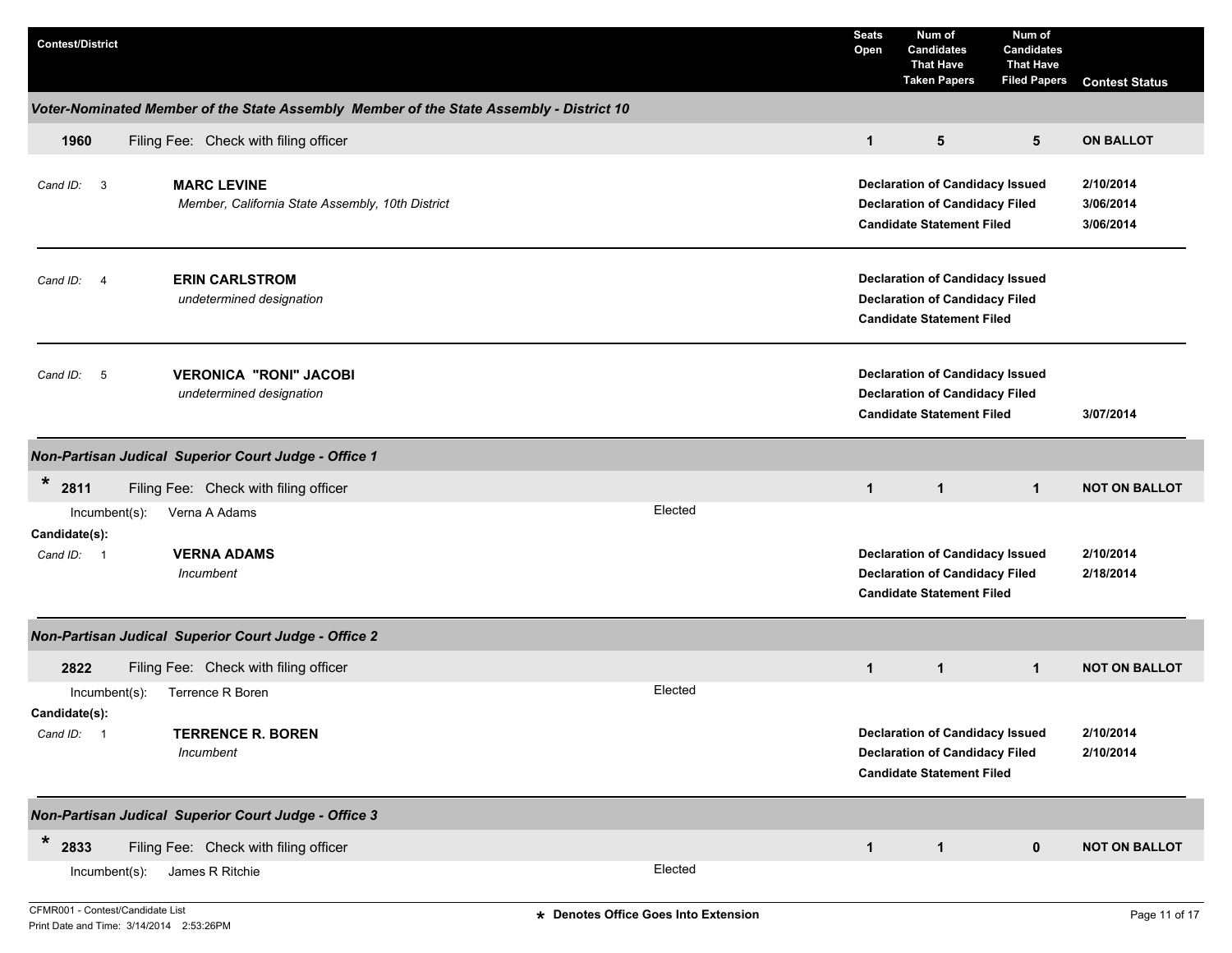| <b>Contest/District</b>           |                                                               |                   | <b>Seats</b><br>Open | Num of<br><b>Candidates</b><br><b>That Have</b><br><b>Taken Papers</b>                                              | Num of<br><b>Candidates</b><br><b>That Have</b><br><b>Filed Papers</b> | <b>Contest Status</b>  |
|-----------------------------------|---------------------------------------------------------------|-------------------|----------------------|---------------------------------------------------------------------------------------------------------------------|------------------------------------------------------------------------|------------------------|
|                                   | <b>Non-Partisan Judical Superior Court Judge - Office 3</b>   |                   |                      |                                                                                                                     |                                                                        |                        |
| 2833                              | Filing Fee: Check with filing officer                         |                   | $\mathbf{1}$         | $\mathbf{1}$                                                                                                        | $\mathbf{0}$                                                           | <b>NOT ON BALLOT</b>   |
| Candidate(s):<br>Cand ID: 1       | Office not available for nomination                           |                   |                      | <b>Declaration of Candidacy Issued</b><br><b>Declaration of Candidacy Filed</b><br><b>Candidate Statement Filed</b> |                                                                        |                        |
|                                   | Non-Partisan Judical Superior Court Judge - Office 4          |                   |                      |                                                                                                                     |                                                                        |                        |
| $\ast$<br>2844                    | Filing Fee: Check with filing officer                         |                   | $\mathbf{1}$         | $\mathbf{1}$                                                                                                        | $\mathbf{1}$                                                           | <b>NOT ON BALLOT</b>   |
| $Incumbent(s)$ :<br>Candidate(s): | <b>Mark Andrew Talamantes</b>                                 | Appointed in Lieu |                      |                                                                                                                     |                                                                        |                        |
| Cand ID: 1                        | <b>MARK ANDREW TALAMANTES</b><br>Incumbent                    |                   |                      | <b>Declaration of Candidacy Issued</b><br><b>Declaration of Candidacy Filed</b><br><b>Candidate Statement Filed</b> |                                                                        | 2/10/2014<br>3/06/2014 |
|                                   | Non-Partisan Judical Superior Court Judge - Office 5          |                   |                      |                                                                                                                     |                                                                        |                        |
| *<br>2855                         | Filing Fee: Check with filing officer                         |                   | $\mathbf{1}$         | $\mathbf{1}$                                                                                                        | $\mathbf{1}$                                                           | <b>NOT ON BALLOT</b>   |
| Incumbent(s):<br>Candidate(s):    | <b>Beverly Wood</b>                                           | Elected           |                      |                                                                                                                     |                                                                        |                        |
| Cand ID: 1                        | <b>BEVERLY WOOD</b><br>Incumbent                              |                   |                      | <b>Declaration of Candidacy Issued</b><br><b>Declaration of Candidacy Filed</b><br><b>Candidate Statement Filed</b> |                                                                        | 2/10/2014<br>2/19/2014 |
|                                   | Non-Partisan State State Superintendent Of Public Instruction |                   |                      |                                                                                                                     |                                                                        |                        |
| *<br>3000                         | Filing Fee: Check with filing officer                         |                   | $\mathbf{1}$         | 3                                                                                                                   | $3^{\circ}$                                                            | <b>ON BALLOT</b>       |
| $Incumbent(s)$ :<br>Candidate(s): | Tom Torlakson                                                 | Elected           |                      |                                                                                                                     |                                                                        |                        |
| Cand ID: 1                        | <b>LYDIA A. GUTIERREZ</b><br>undetermined designation         |                   |                      | <b>Declaration of Candidacy Issued</b><br><b>Declaration of Candidacy Filed</b><br><b>Candidate Statement Filed</b> |                                                                        |                        |
| Cand ID: 2                        | <b>TOM TORLAKSON</b><br>undetermined designation              |                   |                      | <b>Declaration of Candidacy Issued</b><br><b>Declaration of Candidacy Filed</b><br><b>Candidate Statement Filed</b> |                                                                        |                        |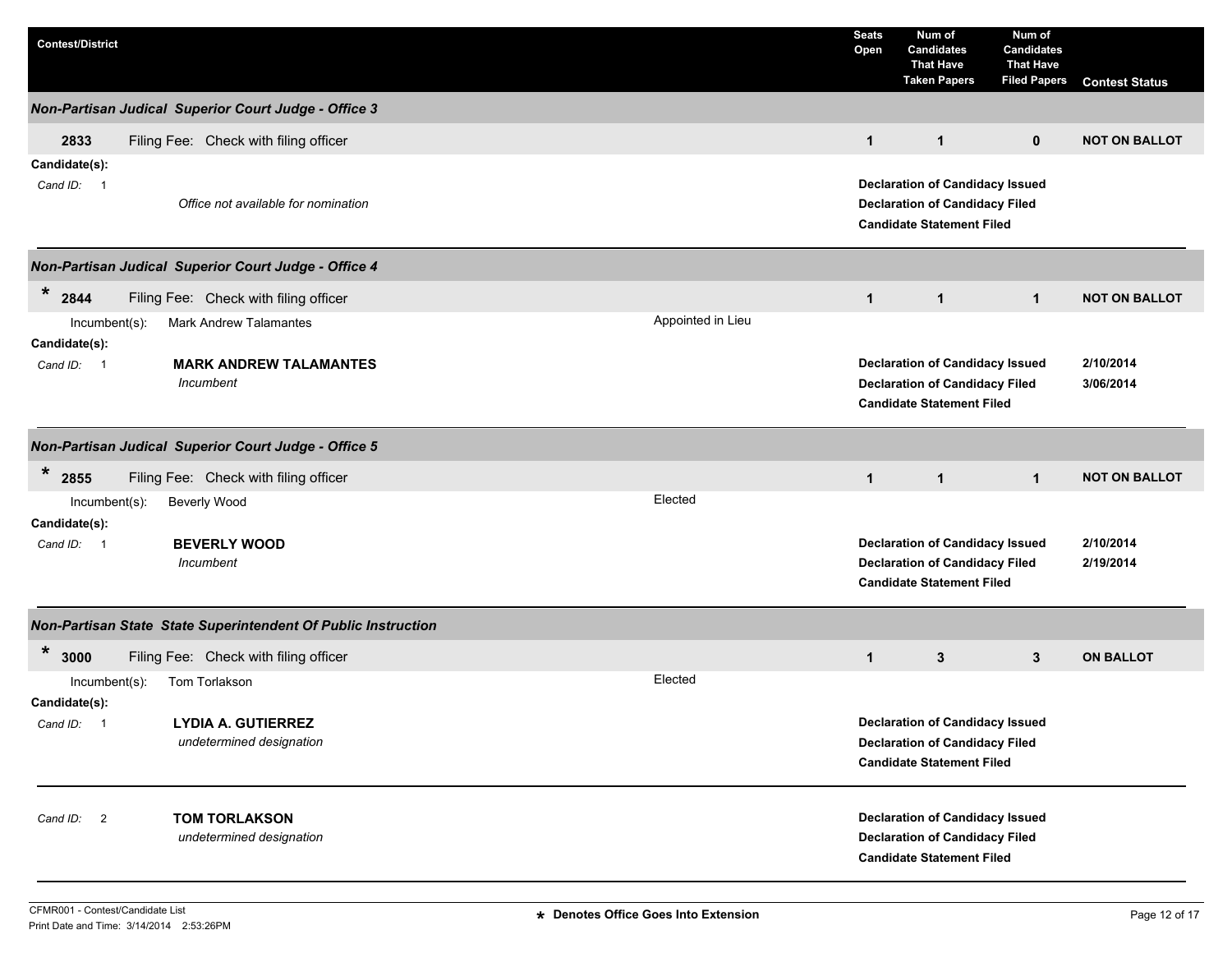| <b>Contest/District</b>                                   |                                                                  | <b>Seats</b><br>Open | Num of<br><b>Candidates</b><br><b>That Have</b><br><b>Taken Papers</b>                                              | Num of<br><b>Candidates</b><br><b>That Have</b><br><b>Filed Papers</b> | <b>Contest Status</b>               |  |  |
|-----------------------------------------------------------|------------------------------------------------------------------|----------------------|---------------------------------------------------------------------------------------------------------------------|------------------------------------------------------------------------|-------------------------------------|--|--|
|                                                           | Non-Partisan State State Superintendent Of Public Instruction    |                      |                                                                                                                     |                                                                        |                                     |  |  |
| 3000                                                      | Filing Fee: Check with filing officer                            | $\mathbf{1}$         | 3                                                                                                                   | 3                                                                      | <b>ON BALLOT</b>                    |  |  |
| Cand ID: 3                                                | <b>MARSHALL TUCK</b><br>undetermined designation                 |                      | <b>Declaration of Candidacy Issued</b><br><b>Declaration of Candidacy Filed</b><br><b>Candidate Statement Filed</b> |                                                                        |                                     |  |  |
|                                                           | <b>Non-Partisan School County Superintendent Of Schools</b>      |                      |                                                                                                                     |                                                                        |                                     |  |  |
| 3050                                                      | Filing Fee: Check with filing officer                            | $\mathbf{1}$         | $\mathbf{1}$                                                                                                        | $\mathbf 1$                                                            | <b>ON BALLOT</b>                    |  |  |
| $Incumbent(s)$ :                                          | Elected<br>Mary Jane Burke                                       |                      |                                                                                                                     |                                                                        |                                     |  |  |
| Candidate(s):<br>Cand ID: 1                               | <b>MARY JANE BURKE</b><br>Marin County Superintendent of Schools |                      | <b>Declaration of Candidacy Issued</b><br><b>Declaration of Candidacy Filed</b><br><b>Candidate Statement Filed</b> |                                                                        | 2/10/2014<br>2/10/2014<br>2/10/2014 |  |  |
|                                                           | <b>Non-Partisan County County Supervisor - District 1</b>        |                      |                                                                                                                     |                                                                        |                                     |  |  |
| 4011                                                      | Filing Fee: Check with filing officer                            | $\mathbf{1}$         | $\mathbf{2}$                                                                                                        | 2 <sup>2</sup>                                                         | <b>ON BALLOT</b>                    |  |  |
| Incumbent(s):<br>Candidate(s):                            | Elected<br>Susan L Adams                                         |                      |                                                                                                                     |                                                                        |                                     |  |  |
| Cand ID: 1                                                | <b>SUSAN L. ADAMS</b><br>Incumbent                               |                      | <b>Declaration of Candidacy Issued</b><br><b>Declaration of Candidacy Filed</b><br><b>Candidate Statement Filed</b> |                                                                        | 2/10/2014<br>2/27/2014<br>2/27/2014 |  |  |
| Cand ID:<br>$\overline{\phantom{0}}$                      | <b>DAMON CONNOLLY</b><br>San Rafael City Councilmember           |                      | <b>Declaration of Candidacy Issued</b><br><b>Declaration of Candidacy Filed</b><br><b>Candidate Statement Filed</b> |                                                                        | 2/13/2014<br>3/06/2014<br>3/06/2014 |  |  |
| <b>Non-Partisan County County Supervisor - District 5</b> |                                                                  |                      |                                                                                                                     |                                                                        |                                     |  |  |
| 4055                                                      | Filing Fee: Check with filing officer                            | $\mathbf{1}$         | $\mathbf{2}$                                                                                                        | $\mathbf{2}$                                                           | <b>ON BALLOT</b>                    |  |  |
| Incumbent(s):<br>Candidate(s):                            | Elected<br>Judy Gail Arnold                                      |                      |                                                                                                                     |                                                                        |                                     |  |  |
| Cand ID: 1                                                | <b>TONI SHROYER</b><br>Businesswoman/Mother                      |                      | <b>Declaration of Candidacy Issued</b><br><b>Declaration of Candidacy Filed</b><br><b>Candidate Statement Filed</b> |                                                                        | 2/10/2014<br>2/21/2014<br>2/21/2014 |  |  |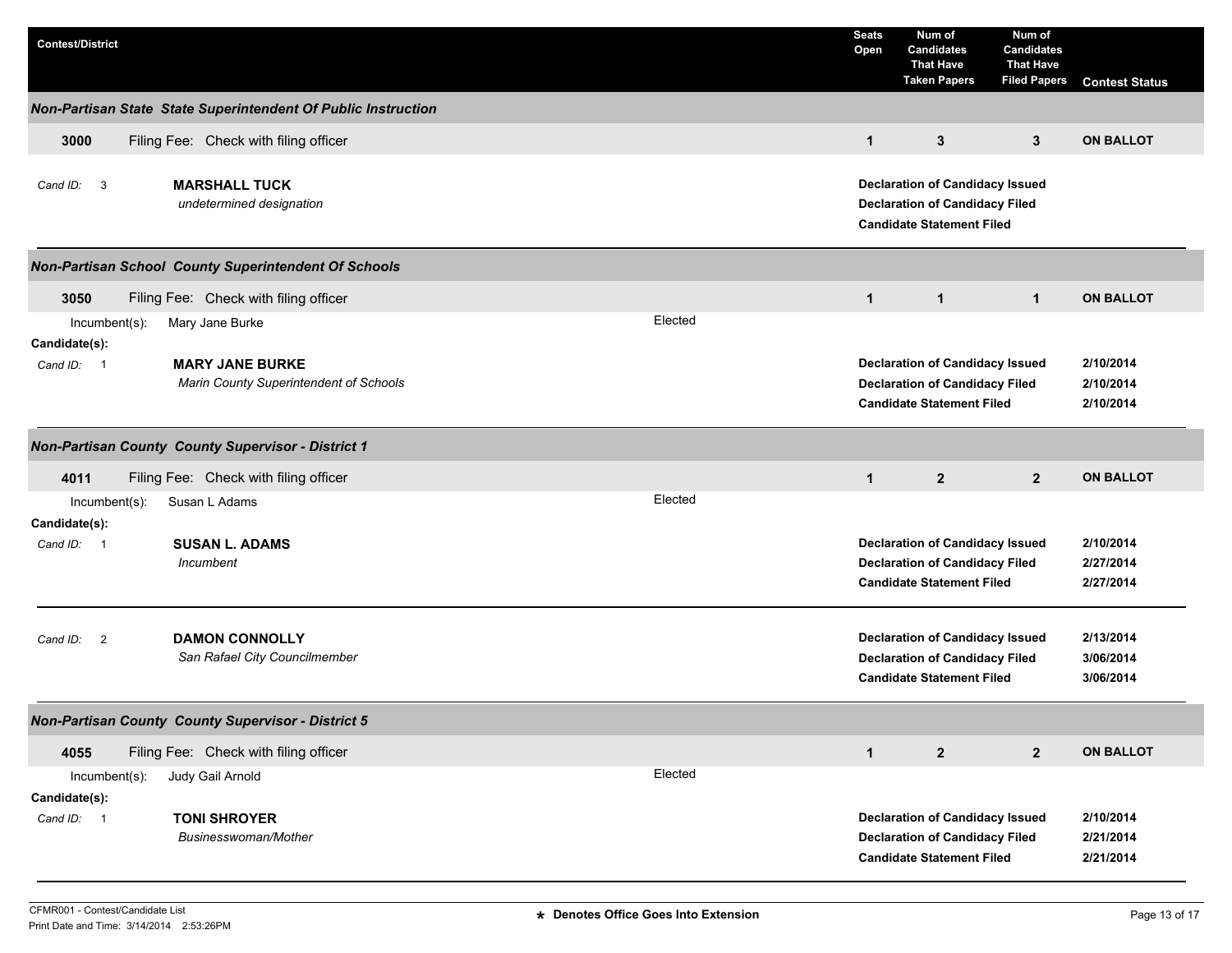| <b>Contest/District</b>                                                |                                 | <b>Seats</b><br>Open | Num of<br><b>Candidates</b><br><b>That Have</b><br><b>Taken Papers</b>                                              | Num of<br>Candidates<br><b>That Have</b><br><b>Filed Papers</b> | <b>Contest Status</b>               |
|------------------------------------------------------------------------|---------------------------------|----------------------|---------------------------------------------------------------------------------------------------------------------|-----------------------------------------------------------------|-------------------------------------|
| <b>Non-Partisan County County Supervisor - District 5</b>              |                                 |                      |                                                                                                                     |                                                                 |                                     |
| Filing Fee: Check with filing officer<br>4055                          |                                 | $\mathbf{1}$         | $\overline{2}$                                                                                                      | $\mathbf{2}$                                                    | <b>ON BALLOT</b>                    |
| <b>JUDY ARNOLD</b><br>Cand ID: 2<br>Marin County Supervisor District 5 |                                 |                      | <b>Declaration of Candidacy Issued</b><br><b>Declaration of Candidacy Filed</b><br><b>Candidate Statement Filed</b> |                                                                 | 2/11/2014<br>3/05/2014<br>3/05/2014 |
| Non-Partisan County Assessor - Recorder - County Clerk                 |                                 |                      |                                                                                                                     |                                                                 |                                     |
| 4200<br>Filing Fee: Check with filing officer                          |                                 | $\mathbf{1}$         | $\mathbf{1}$                                                                                                        | $\mathbf 1$                                                     | <b>ON BALLOT</b>                    |
| $Incumbent(s)$ :<br>Richard N Benson<br>Candidate(s):                  | Elected                         |                      |                                                                                                                     |                                                                 |                                     |
| <b>RICHARD N. BENSON</b><br>Cand ID: 1<br>Incumbent                    |                                 |                      | <b>Declaration of Candidacy Issued</b><br><b>Declaration of Candidacy Filed</b><br><b>Candidate Statement Filed</b> |                                                                 | 2/10/2014<br>3/06/2014<br>3/06/2014 |
| <b>Non-Partisan County District Attorney</b>                           |                                 |                      |                                                                                                                     |                                                                 |                                     |
| Filing Fee: Check with filing officer<br>4300                          |                                 | $\mathbf{1}$         | $\mathbf{1}$                                                                                                        | $\mathbf{1}$                                                    | <b>ON BALLOT</b>                    |
| Edward S Berberian<br>Incumbent(s):<br>Candidate(s):                   | Elected                         |                      |                                                                                                                     |                                                                 |                                     |
| <b>EDWARD S. BERBERIAN</b><br>Cand ID: 1<br><b>District Attorney</b>   |                                 |                      | <b>Declaration of Candidacy Issued</b><br><b>Declaration of Candidacy Filed</b><br><b>Candidate Statement Filed</b> |                                                                 | 2/10/2014<br>2/10/2014<br>2/10/2014 |
| <b>Non-Partisan County Sheriff - Coroner</b>                           |                                 |                      |                                                                                                                     |                                                                 |                                     |
| Filing Fee: Check with filing officer<br>4400                          |                                 | $\mathbf{1}$         | $\mathbf{1}$                                                                                                        | $\mathbf{1}$                                                    | <b>ON BALLOT</b>                    |
| Robert Thomas Doyle<br>$Incumbent(s)$ :<br>Candidate(s):               | Elected                         |                      |                                                                                                                     |                                                                 |                                     |
| <b>ROBERT T. DOYLE</b><br>Cand ID: 1<br>Marin County Sheriff - Coroner |                                 |                      | <b>Declaration of Candidacy Issued</b><br><b>Declaration of Candidacy Filed</b><br><b>Candidate Statement Filed</b> |                                                                 | 2/10/2014<br>2/26/2014<br>2/26/2014 |
| Non-Partisan Municipal City Of Belvedere Member, City Council          |                                 |                      |                                                                                                                     |                                                                 |                                     |
| $\ast$<br>5023<br>Filing Fee: Check with filing officer                |                                 | $\boldsymbol{2}$     | $\mathbf{2}$                                                                                                        | $\mathbf{2}$                                                    | <b>NOT ON BALLOT</b>                |
| James Gregory Campbell<br>Incumbent(s):<br>Thomas Hay Cromwell         | Appointed to Vacancy<br>Elected |                      |                                                                                                                     |                                                                 |                                     |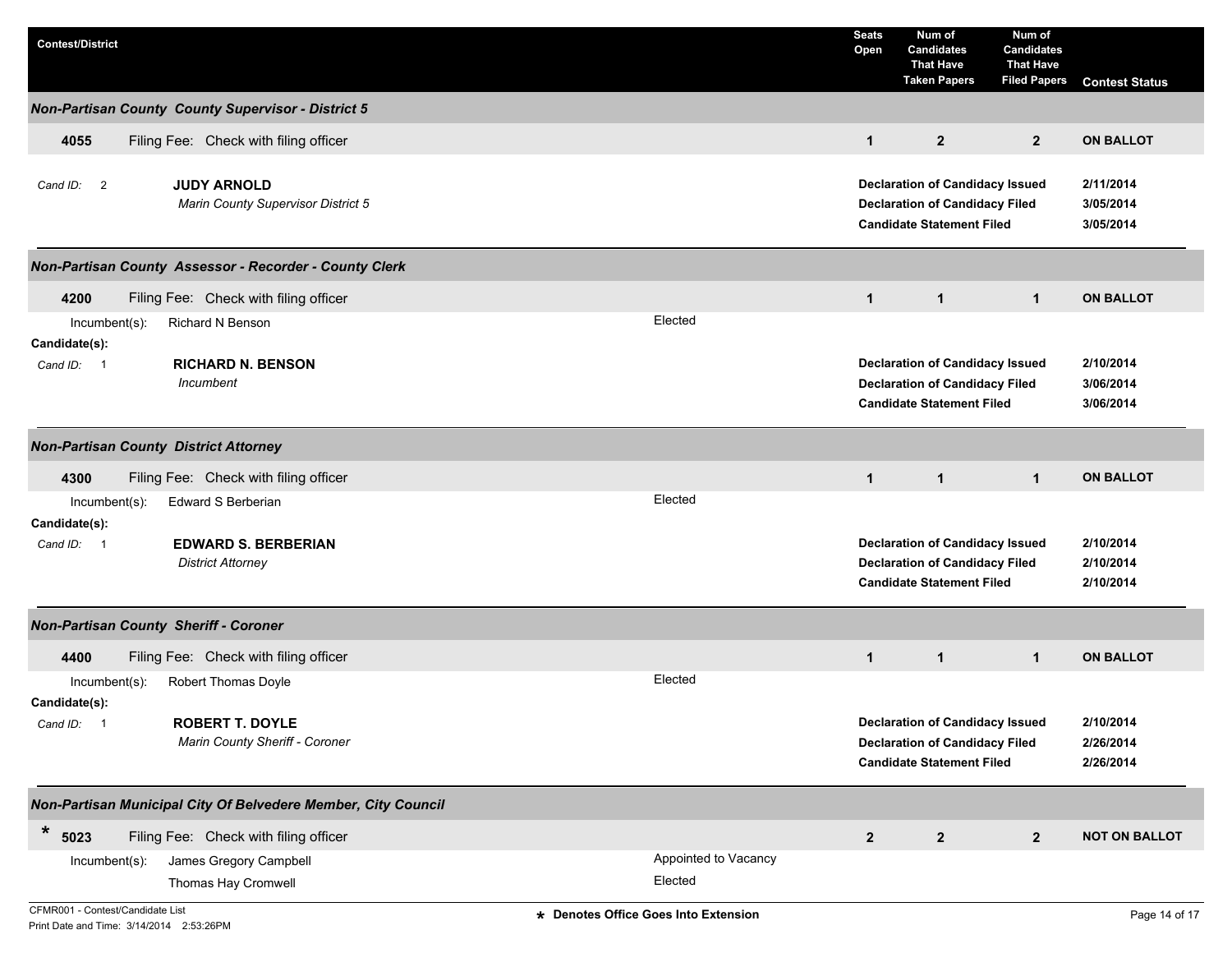| <b>Contest/District</b>              |                                                               |                    | <b>Seats</b><br>Open | Num of<br><b>Candidates</b><br><b>That Have</b><br><b>Taken Papers</b>                                              | Num of<br><b>Candidates</b><br><b>That Have</b><br><b>Filed Papers</b> | <b>Contest Status</b>  |
|--------------------------------------|---------------------------------------------------------------|--------------------|----------------------|---------------------------------------------------------------------------------------------------------------------|------------------------------------------------------------------------|------------------------|
|                                      | Non-Partisan Municipal City Of Belvedere Member, City Council |                    |                      |                                                                                                                     |                                                                        |                        |
| 5023                                 | Filing Fee: Check with filing officer                         |                    | $\overline{2}$       | $\overline{2}$                                                                                                      | $\overline{2}$                                                         | <b>NOT ON BALLOT</b>   |
| Candidate(s):<br>Cand ID: 1          | <b>JAMES CAMPBELL</b><br><b>Community Volunteer</b>           |                    |                      | <b>Declaration of Candidacy Issued</b><br><b>Declaration of Candidacy Filed</b><br><b>Candidate Statement Filed</b> |                                                                        | 2/18/2014<br>2/18/2014 |
| $\overline{\phantom{a}}$<br>Cand ID: | <b>MARTY WINTER</b><br>Investor                               |                    |                      | <b>Declaration of Candidacy Issued</b><br><b>Declaration of Candidacy Filed</b><br><b>Candidate Statement Filed</b> |                                                                        | 3/05/2014<br>3/05/2014 |
|                                      | Non-Partisan Municipal Town Of Ross Member, Town Council      |                    |                      |                                                                                                                     |                                                                        |                        |
| *<br>5583                            | Filing Fee: Check with filing officer                         |                    | $\overline{2}$       | $\overline{2}$                                                                                                      | $\overline{2}$                                                         | <b>NOT ON BALLOT</b>   |
| $Incumbent(s)$ :                     | Peter Rupert Russell<br>Carla Gresham Small                   | Elected<br>Elected |                      |                                                                                                                     |                                                                        |                        |
| Candidate(s):                        |                                                               |                    |                      |                                                                                                                     |                                                                        |                        |
| Cand ID: 1                           | <b>ELIZABETH ROBBINS</b><br>Physician                         |                    |                      | <b>Declaration of Candidacy Issued</b><br><b>Declaration of Candidacy Filed</b><br><b>Candidate Statement Filed</b> |                                                                        | 2/24/2014<br>2/24/2014 |
| $\overline{\mathbf{2}}$<br>Cand ID:  | <b>CARLA SMALL</b><br>Incumbent                               |                    |                      | <b>Declaration of Candidacy Issued</b><br><b>Declaration of Candidacy Filed</b><br><b>Candidate Statement Filed</b> |                                                                        | 2/26/2014<br>2/26/2014 |
|                                      | Non-Partisan District Almonte Sanitary District Director      |                    |                      |                                                                                                                     |                                                                        |                        |
| 8211                                 | Filing Fee: Check with filing officer                         |                    | $\overline{2}$       | $\overline{2}$                                                                                                      | 2 <sup>2</sup>                                                         | <b>NOT ON BALLOT</b>   |
| $Incumbent(s)$ :                     | Kevin C Reilly<br>Loretta Jean Figueroa                       | Elected<br>Elected |                      |                                                                                                                     |                                                                        |                        |
| Candidate(s):<br>Cand ID: 1          | <b>KEVIN C. REILLY</b><br>Incumbent                           |                    |                      | <b>Declaration of Candidacy Issued</b><br><b>Declaration of Candidacy Filed</b><br><b>Candidate Statement Filed</b> |                                                                        | 2/27/2014<br>2/27/2014 |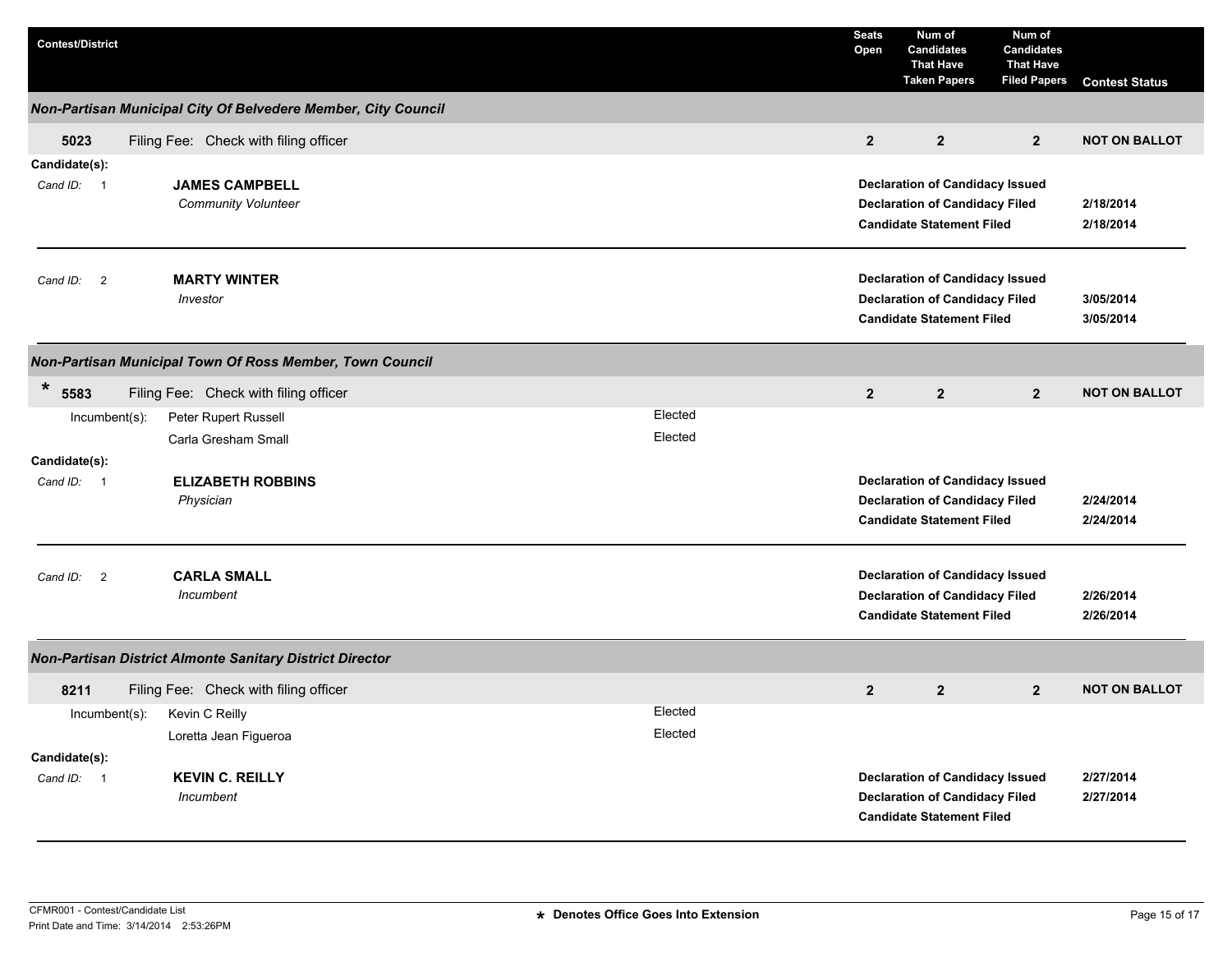| <b>Contest/District</b>              |                                                                       |                               | <b>Seats</b><br>Open | Num of<br><b>Candidates</b><br><b>That Have</b><br><b>Taken Papers</b>                                              | Num of<br><b>Candidates</b><br><b>That Have</b><br><b>Filed Papers</b> | <b>Contest Status</b>               |
|--------------------------------------|-----------------------------------------------------------------------|-------------------------------|----------------------|---------------------------------------------------------------------------------------------------------------------|------------------------------------------------------------------------|-------------------------------------|
|                                      | Non-Partisan District Almonte Sanitary District Director              |                               |                      |                                                                                                                     |                                                                        |                                     |
| 8211                                 | Filing Fee: Check with filing officer                                 |                               | $\overline{2}$       | $\overline{2}$                                                                                                      | $\overline{2}$                                                         | <b>NOT ON BALLOT</b>                |
| $\overline{\phantom{0}}$<br>Cand ID: | <b>LORETTA FIGUEROA</b><br>Incumbent                                  |                               |                      | <b>Declaration of Candidacy Issued</b><br><b>Declaration of Candidacy Filed</b><br><b>Candidate Statement Filed</b> |                                                                        | 2/27/2014<br>2/27/2014              |
|                                      | Non-Partisan District Almonte Sanitary District Director - Short Term |                               |                      |                                                                                                                     |                                                                        |                                     |
| $\star$<br>8214<br>Incumbent(s):     | Filing Fee: Check with filing officer<br>Francis James Leahy III      | Appointed to Vacancy          | $\mathbf{1}$         | $\mathbf{1}$                                                                                                        | $\mathbf{1}$                                                           | <b>NOT ON BALLOT</b>                |
| Candidate(s):<br>Cand ID: 1          | <b>ANIL PAL KOCHHAR</b><br>Actuary                                    |                               |                      | <b>Declaration of Candidacy Issued</b><br><b>Declaration of Candidacy Filed</b><br><b>Candidate Statement Filed</b> |                                                                        | 3/06/2014<br>3/06/2014              |
|                                      | Non-Partisan District Ross Valley Sanitary District 1 Director        |                               |                      |                                                                                                                     |                                                                        |                                     |
| *<br>8331                            | Filing Fee: Check with filing officer                                 |                               | $\mathbf{3}$         | $5\phantom{.0}$                                                                                                     | $5\phantom{.0}$                                                        | <b>ON BALLOT</b>                    |
| $Incumbent(s)$ :                     | Pamela Meigs<br>Patrick A Guasco<br>Peter William Sullivan            | Elected<br>Elected<br>Elected |                      |                                                                                                                     |                                                                        |                                     |
| Candidate(s):                        |                                                                       |                               |                      |                                                                                                                     |                                                                        |                                     |
| Cand ID: 1                           | <b>PAMELA MEIGS</b><br>Incumbent                                      |                               |                      | <b>Declaration of Candidacy Issued</b><br><b>Declaration of Candidacy Filed</b><br><b>Candidate Statement Filed</b> |                                                                        | 2/13/2014<br>3/07/2014<br>3/07/2014 |
| $\overline{\mathbf{c}}$<br>Cand ID:  | <b>MICHAEL BOORSTEIN</b><br><b>Computer Engineer</b>                  |                               |                      | <b>Declaration of Candidacy Issued</b><br><b>Declaration of Candidacy Filed</b><br><b>Candidate Statement Filed</b> |                                                                        | 3/06/2014<br>3/12/2014<br>3/12/2014 |
| Cand ID:<br>$\overline{\mathbf{3}}$  | <b>RICK HOLLAND</b><br><b>Real Estate Agent</b>                       |                               |                      | <b>Declaration of Candidacy Issued</b><br><b>Declaration of Candidacy Filed</b><br><b>Candidate Statement Filed</b> |                                                                        | 3/07/2014<br>3/07/2014              |